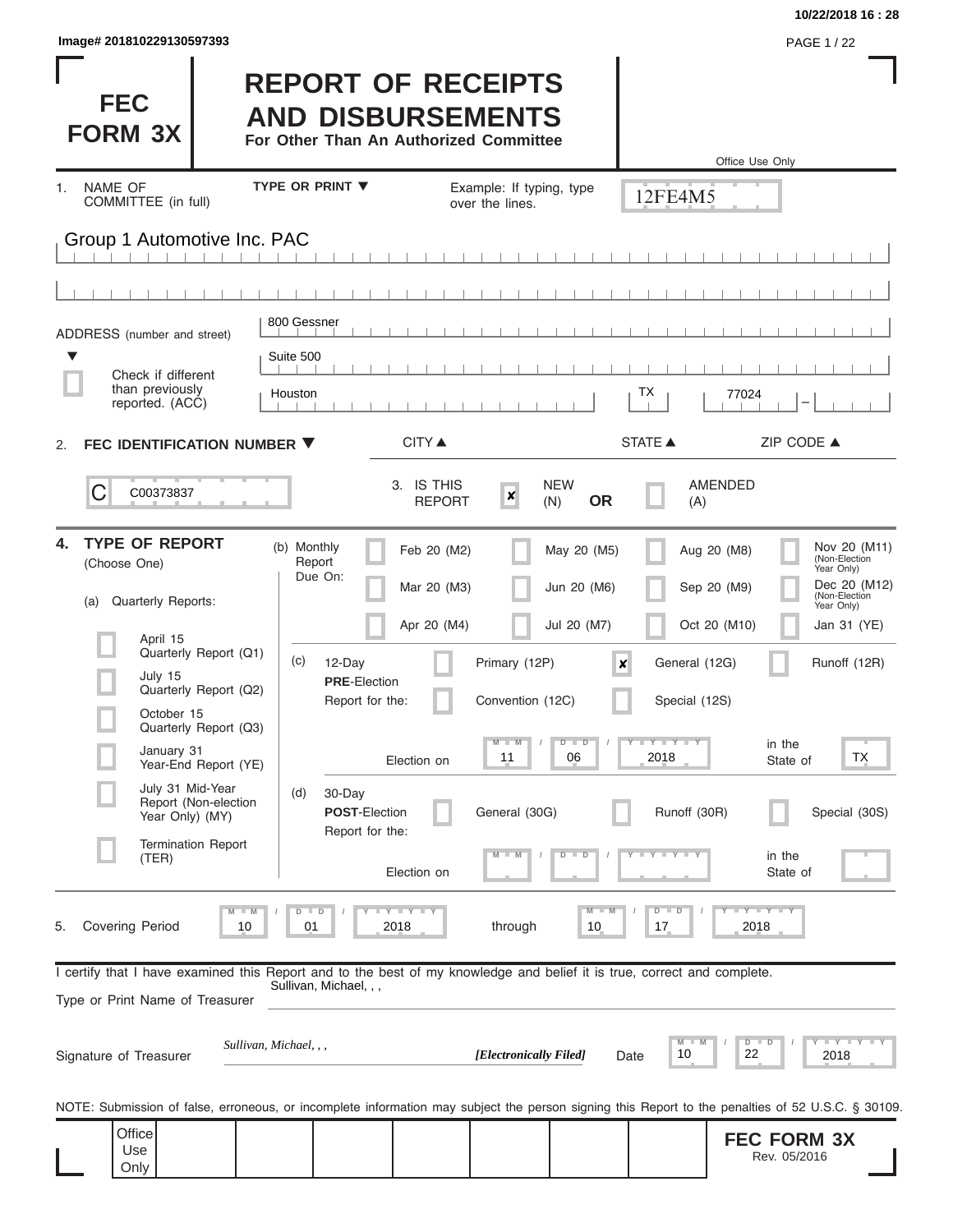$\vert x \vert$ 

|    | Image# 201810229130597394                                                                             |                                                      |                                                 |
|----|-------------------------------------------------------------------------------------------------------|------------------------------------------------------|-------------------------------------------------|
|    | FEC Form 3X (Rev. 05/2016)                                                                            | <b>SUMMARY PAGE</b><br>OF RECEIPTS AND DISBURSEMENTS | Page 2                                          |
|    | Write or Type Committee Name                                                                          |                                                      |                                                 |
|    | Group 1 Automotive Inc. PAC                                                                           |                                                      |                                                 |
|    | Report Covering the Period:<br>From:                                                                  | Y TY<br>D<br>Ð<br>01<br>10<br>2018<br>To:            | $-M$<br>D<br>$-$ D<br>17<br>2018<br>10          |
|    |                                                                                                       | <b>COLUMN A</b><br><b>This Period</b>                | <b>COLUMN B</b><br><b>Calendar Year-to-Date</b> |
| 6. | Cash on Hand<br>(a)<br>$-Y - Y - Y$<br>January 1,<br>2018                                             |                                                      | 22018.88                                        |
|    | Cash on Hand at<br>(b)<br>Beginning of Reporting Period                                               | 39094.37                                             |                                                 |
|    | Total Receipts (from Line 19)<br>(c)                                                                  | 1875.16                                              | 37785.90                                        |
|    | Subtotal (add Lines 6(b) and<br>(d)<br>6(c) for Column A and Lines<br>$6(a)$ and $6(c)$ for Column B) | 40969.53                                             | 59804.78                                        |
| 7. | Total Disbursements (from Line 31)                                                                    | 0.00                                                 | 18835.25                                        |
| 8. | Cash on Hand at Close of<br><b>Reporting Period</b><br>(subtract Line $7$ from Line $6(d)$ )          | 40969.53                                             | 40969.53                                        |
| 9. | Debts and Obligations Owed TO<br>the Committee (Itemize all on<br>Schedule C and/or Schedule D)       | 0.00                                                 |                                                 |
|    | 10. Debts and Obligations Owed BY<br>the Committee (Itemize all on<br>Schedule C and/or Schedule D)   | т<br>0.00                                            |                                                 |

This committee has qualified as a multicandidate committee. (see FEC FORM 1M)

### **For further information contact:**

Federal Election Commission 999 E Street, NW Washington, DC 20463

Toll Free 800-424-9530 Local 202-694-1100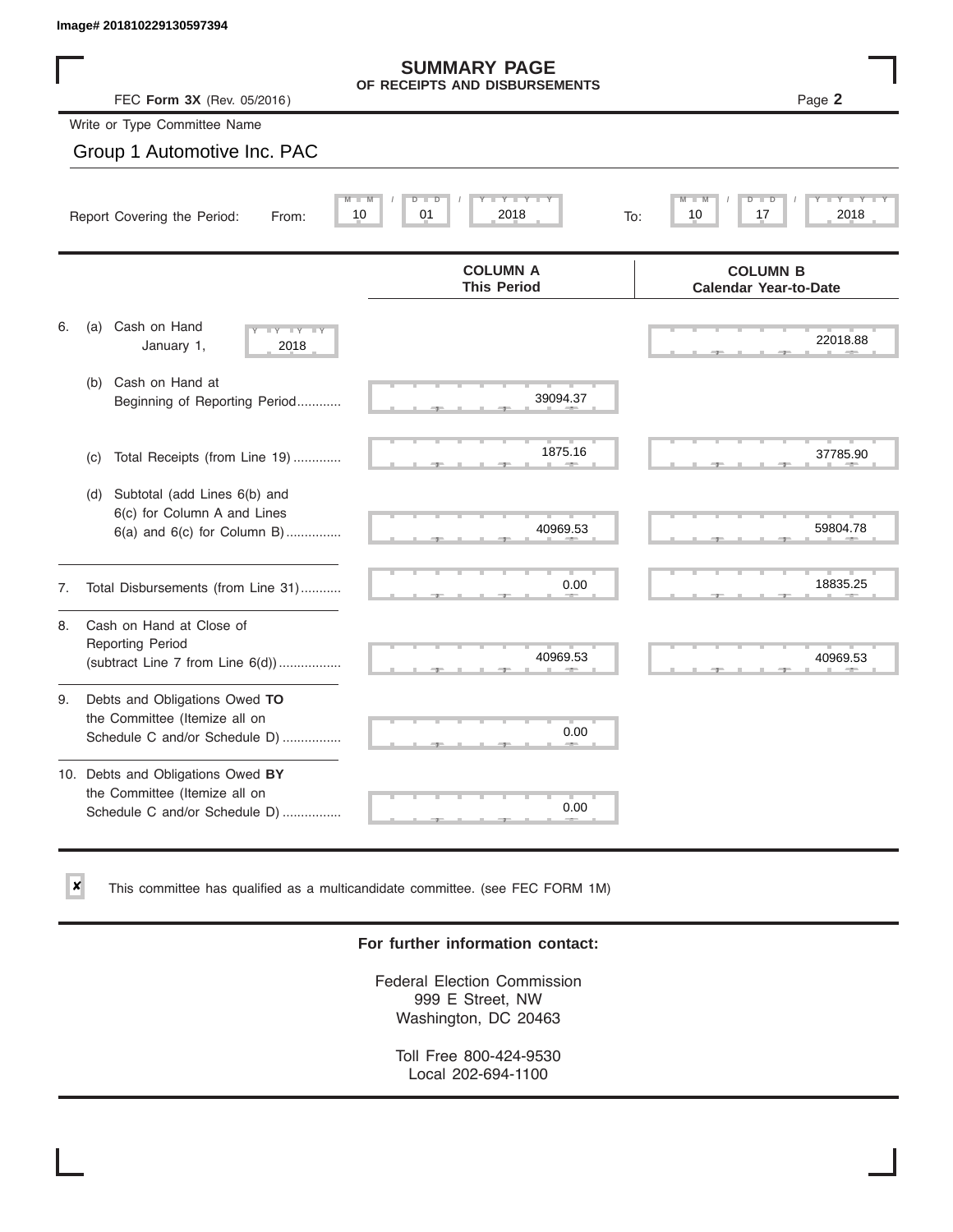# **DETAILED SUMMARY PAGE**

| of Receipts |
|-------------|
|             |

# Group 1 Automotive Inc. PAC

| Image# 201810229130597395                                     |                                                                           |                                                               |
|---------------------------------------------------------------|---------------------------------------------------------------------------|---------------------------------------------------------------|
|                                                               | <b>DETAILED SUMMARY PAGE</b>                                              |                                                               |
| FEC Form 3X (Rev. 05/2016)                                    | of Receipts                                                               | Page 3                                                        |
| Write or Type Committee Name                                  |                                                                           |                                                               |
| Group 1 Automotive Inc. PAC                                   |                                                                           |                                                               |
| Report Covering the Period:<br>From:                          | $M$ $M$<br>$I - Y - I - Y - I - Y$<br>D I<br>ъ<br>10<br>01<br>2018<br>To: | M<br><b>LEY LEY LE</b><br>$D$ $\Box$<br>ъ<br>2018<br>10<br>17 |
| I. Receipts                                                   | <b>COLUMN A</b><br><b>Total This Period</b>                               | <b>COLUMN B</b><br><b>Calendar Year-to-Date</b>               |
| 11. Contributions (other than loans) From:                    |                                                                           |                                                               |
| Individuals/Persons Other<br>(a)                              |                                                                           |                                                               |
| <b>Than Political Committees</b>                              | 1820.16                                                                   | 26994.26                                                      |
| Itemized (use Schedule A)<br>(i)                              |                                                                           |                                                               |
|                                                               | 55.00                                                                     | 10791.64                                                      |
| (iii) TOTAL (add                                              |                                                                           |                                                               |
| Lines $11(a)(i)$ and $(ii)$                                   | 1875.16                                                                   | 37785.90                                                      |
|                                                               |                                                                           |                                                               |
| Political Party Committees<br>(b)                             | 0.00                                                                      | 0.00                                                          |
| <b>Other Political Committees</b><br>(C)                      | 0.00                                                                      | 0.00                                                          |
| Total Contributions (add Lines                                |                                                                           |                                                               |
| (d)<br>$11(a)(iii)$ , (b), and (c)) (Carry                    |                                                                           |                                                               |
|                                                               | 1875.16                                                                   | 37785.90                                                      |
| 12. Transfers From Affiliated/Other                           |                                                                           |                                                               |
|                                                               | 0.00                                                                      | 0.00                                                          |
|                                                               |                                                                           |                                                               |
|                                                               | 0.00                                                                      | 0.00                                                          |
|                                                               |                                                                           |                                                               |
| 14. Loan Repayments Received                                  | 0.00                                                                      | 0.00                                                          |
| 15. Offsets To Operating Expenditures                         |                                                                           |                                                               |
| (Refunds, Rebates, etc.)<br>(Carry Totals to Line 37, page 5) | 0.00                                                                      | 0.00                                                          |
| 16. Refunds of Contributions Made                             |                                                                           |                                                               |
| to Federal Candidates and Other                               |                                                                           |                                                               |
| Political Committees                                          | 0.00                                                                      | 0.00                                                          |
| 17. Other Federal Receipts                                    |                                                                           |                                                               |
|                                                               | 0.00                                                                      | 0.00                                                          |
| 18. Transfers from Non-Federal and Levin Funds                |                                                                           |                                                               |
| (a) Non-Federal Account                                       |                                                                           |                                                               |
|                                                               | 0.00                                                                      | 0.00                                                          |
|                                                               | 0.00                                                                      | 0.00                                                          |
| (b) Levin Funds (from Schedule H5)                            |                                                                           |                                                               |
| (c) Total Transfers (add $18(a)$ and $18(b)$ )                | 0.00                                                                      | 0.00                                                          |
|                                                               |                                                                           |                                                               |
| 19. Total Receipts (add Lines 11(d),                          |                                                                           |                                                               |
| 12, 13, 14, 15, 16, 17, and 18(c))                            | 1875.16                                                                   | 37785.90                                                      |
| 20. Total Federal Receipts                                    |                                                                           |                                                               |
| (subtract Line 18(c) from Line 19)▶                           | 1875.16                                                                   | 37785.90                                                      |

 ▲ ▲ ▲ , , . ▲ ▲ ▲ , , . 1875.16 37785.90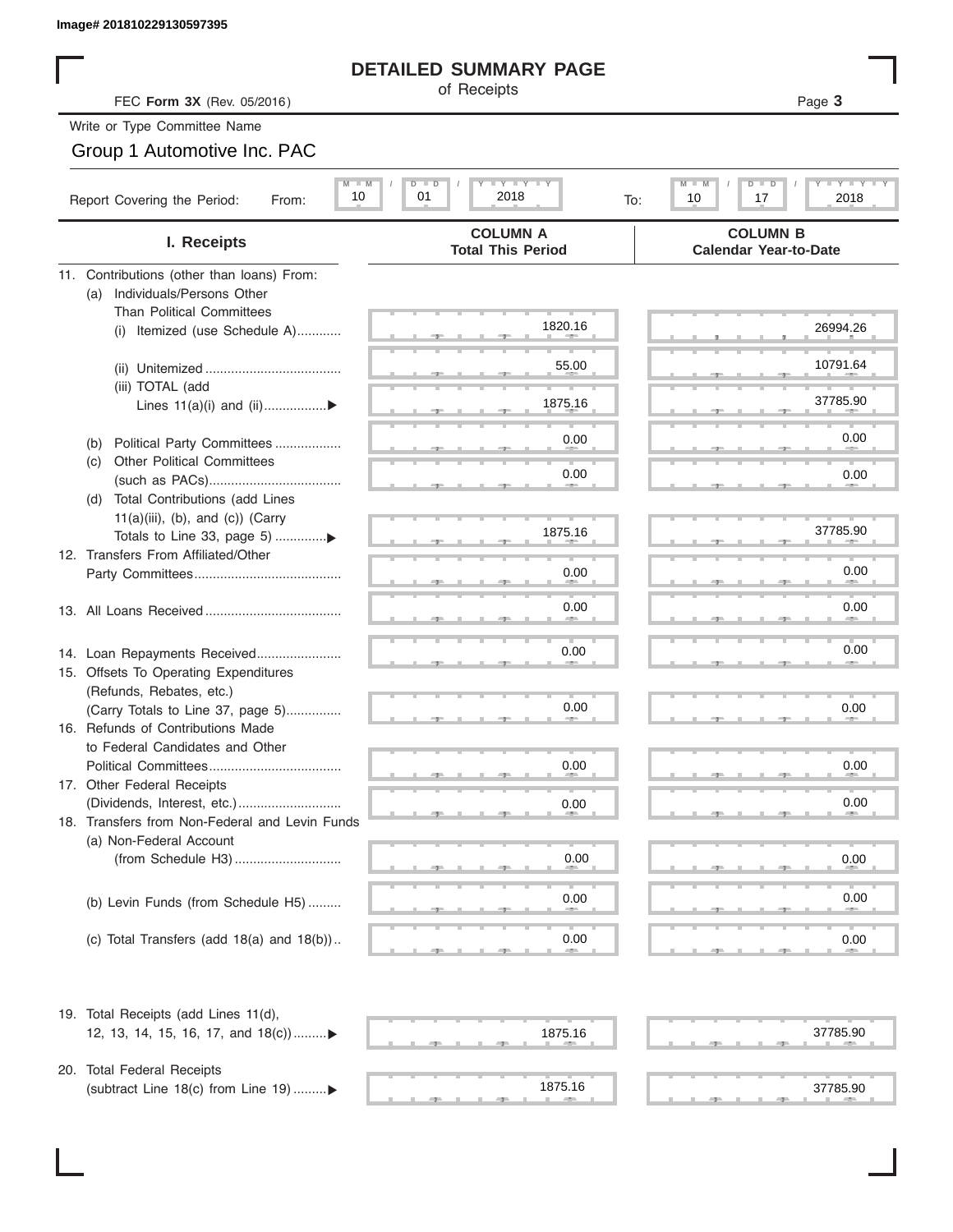I

# **DETAILED SUMMARY PAGE**

of Disbursements

| FEC Form 3X (Rev. 05/2016) |                                                                                                 |                                             | Page 4                                          |  |  |  |  |
|----------------------------|-------------------------------------------------------------------------------------------------|---------------------------------------------|-------------------------------------------------|--|--|--|--|
| <b>II. Disbursements</b>   |                                                                                                 | <b>COLUMN A</b><br><b>Total This Period</b> | <b>COLUMN B</b><br><b>Calendar Year-to-Date</b> |  |  |  |  |
|                            | 21. Operating Expenditures:<br>(a) Allocated Federal/Non-Federal<br>Activity (from Schedule H4) |                                             |                                                 |  |  |  |  |
|                            | (i)                                                                                             | 0.00                                        | 0.00                                            |  |  |  |  |
|                            | Non-Federal Share<br>(ii)                                                                       | 0.00                                        | 0.00                                            |  |  |  |  |
| (b)                        | Other Federal Operating                                                                         | 0.00                                        | 0.00                                            |  |  |  |  |
|                            | (c) Total Operating Expenditures<br>(add 21(a)(i), (a)(ii), and (b))                            | 0.00                                        | 0.00                                            |  |  |  |  |
|                            | 22. Transfers to Affiliated/Other Party                                                         | 0.00                                        | 0.00                                            |  |  |  |  |
|                            | 23. Contributions to<br>Federal Candidates/Committees<br>and Other Political Committees         | 0.00                                        | <b>AREA</b><br>11835.25                         |  |  |  |  |
|                            | 24. Independent Expenditures                                                                    | 0.00                                        | 0.00                                            |  |  |  |  |
|                            | 25. Coordinated Party Expenditures<br>$(52 \text{ U.S.C. }$ § 30116(d))                         | 0.00                                        |                                                 |  |  |  |  |
|                            |                                                                                                 |                                             | 0.00                                            |  |  |  |  |
|                            | 26. Loan Repayments Made                                                                        | 0.00                                        | 0.00                                            |  |  |  |  |
|                            | 28. Refunds of Contributions To:<br>(a) Individuals/Persons Other                               | 0.00                                        | 0.00                                            |  |  |  |  |
|                            | Than Political Committees                                                                       | 0.00                                        | 0.00                                            |  |  |  |  |
| (b)<br>(C)                 | Political Party Committees<br><b>Other Political Committees</b>                                 | 0.00                                        | 0.00                                            |  |  |  |  |
|                            |                                                                                                 | 0.00                                        | 0.00                                            |  |  |  |  |
| (d)                        | <b>Total Contribution Refunds</b><br>(add Lines 28(a), (b), and (c))                            | 0.00                                        | 0.00                                            |  |  |  |  |
|                            | 29. Other Disbursements (Including                                                              | 0.00                                        | 7000.00                                         |  |  |  |  |
|                            | 30. Federal Election Activity (52 U.S.C. § 30101(20))                                           |                                             |                                                 |  |  |  |  |
|                            | (a) Allocated Federal Election Activity<br>(from Schedule H6)                                   |                                             |                                                 |  |  |  |  |
|                            | (i) Federal Share                                                                               | 0.00                                        | 0.00                                            |  |  |  |  |
|                            |                                                                                                 | 0.00                                        | 0.00                                            |  |  |  |  |
| (b)                        | Federal Election Activity Paid<br>Entirely With Federal Funds                                   | 0.00                                        | 0.00                                            |  |  |  |  |
| (C)                        | Total Federal Election Activity (add<br>Lines $30(a)(i)$ , $30(a)(ii)$ and $30(b))$             | 0.00                                        | 0.00                                            |  |  |  |  |
|                            |                                                                                                 |                                             |                                                 |  |  |  |  |
|                            | 31. Total Disbursements (add Lines 21(c), 22,<br>23, 24, 25, 26, 27, 28(d), 29 and 30(c))       | 0.00                                        | 18835.25                                        |  |  |  |  |
|                            | 32. Total Federal Disbursements                                                                 |                                             |                                                 |  |  |  |  |
|                            | (subtract Line 21(a)(ii) and Line 30(a)(ii)                                                     | 0.00                                        | 18835.25                                        |  |  |  |  |
|                            |                                                                                                 |                                             |                                                 |  |  |  |  |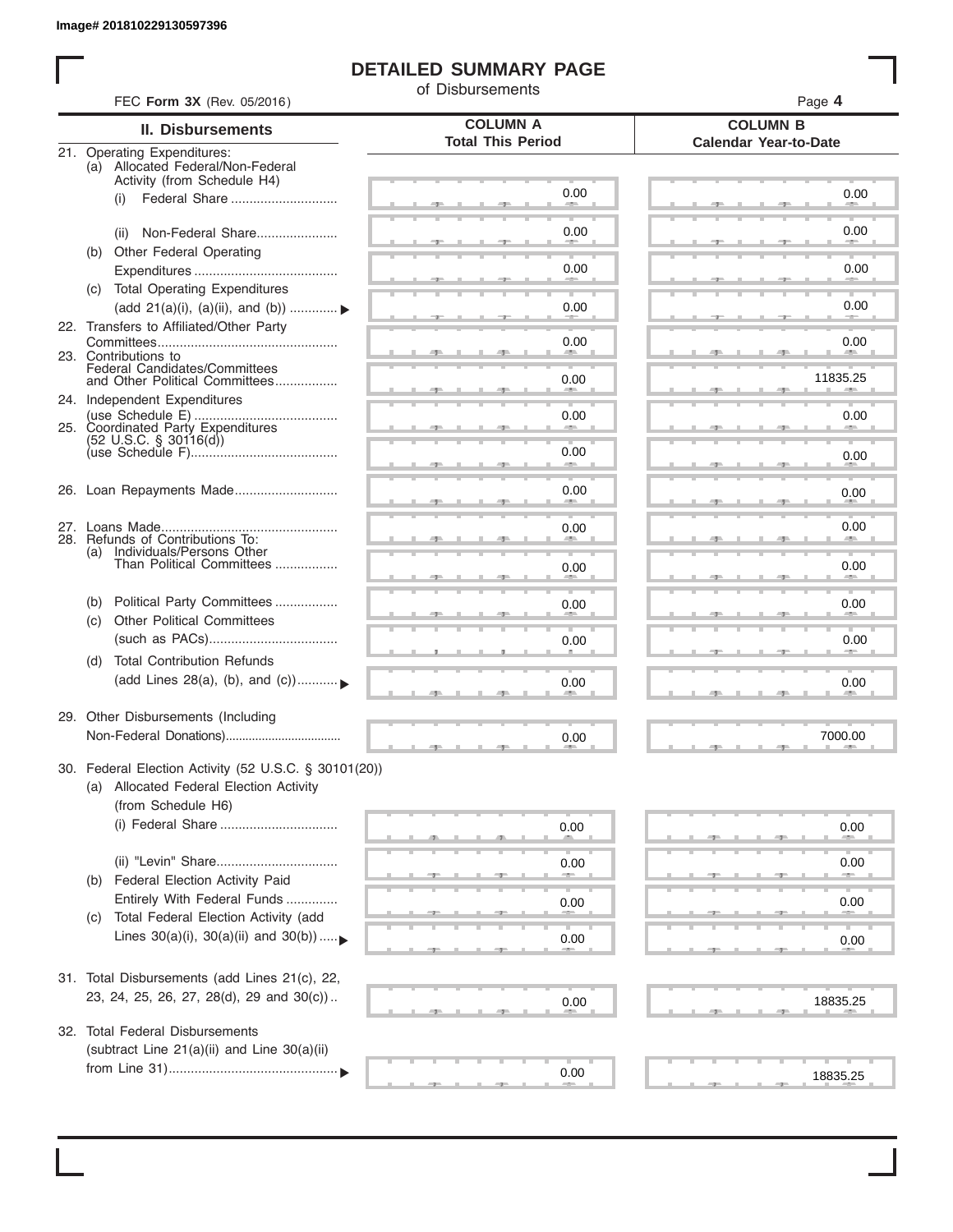# **DETAILED SUMMARY PAGE**

of Disbursements

|                                                                                | FEC Form 3X (Rev. 05/2016)                  |                                                 |  |  |  |  |  |
|--------------------------------------------------------------------------------|---------------------------------------------|-------------------------------------------------|--|--|--|--|--|
| III. Net Contributions/<br><b>Operating Expenditures</b>                       | <b>COLUMN A</b><br><b>Total This Period</b> | <b>COLUMN B</b><br><b>Calendar Year-to-Date</b> |  |  |  |  |  |
| Total Contributions (other than loans)<br>33.                                  | 1875.16                                     | 37785.90                                        |  |  |  |  |  |
| <b>Total Contribution Refunds</b><br>34.                                       | 0.00                                        | 0.00                                            |  |  |  |  |  |
| 35. Net Contributions (other than loans)<br>(subtract Line 34 from Line 33)    | 1875.16                                     | 37785.90                                        |  |  |  |  |  |
| 36. Total Federal Operating Expenditures<br>(add Line 21(a)(i) and Line 21(b)) | 0.00                                        | 0.00                                            |  |  |  |  |  |
| 37. Offsets to Operating Expenditures                                          | 0.00                                        | 0.00                                            |  |  |  |  |  |
| 38. Net Operating Expenditures                                                 | 0.00                                        | 0.00                                            |  |  |  |  |  |
|                                                                                |                                             |                                                 |  |  |  |  |  |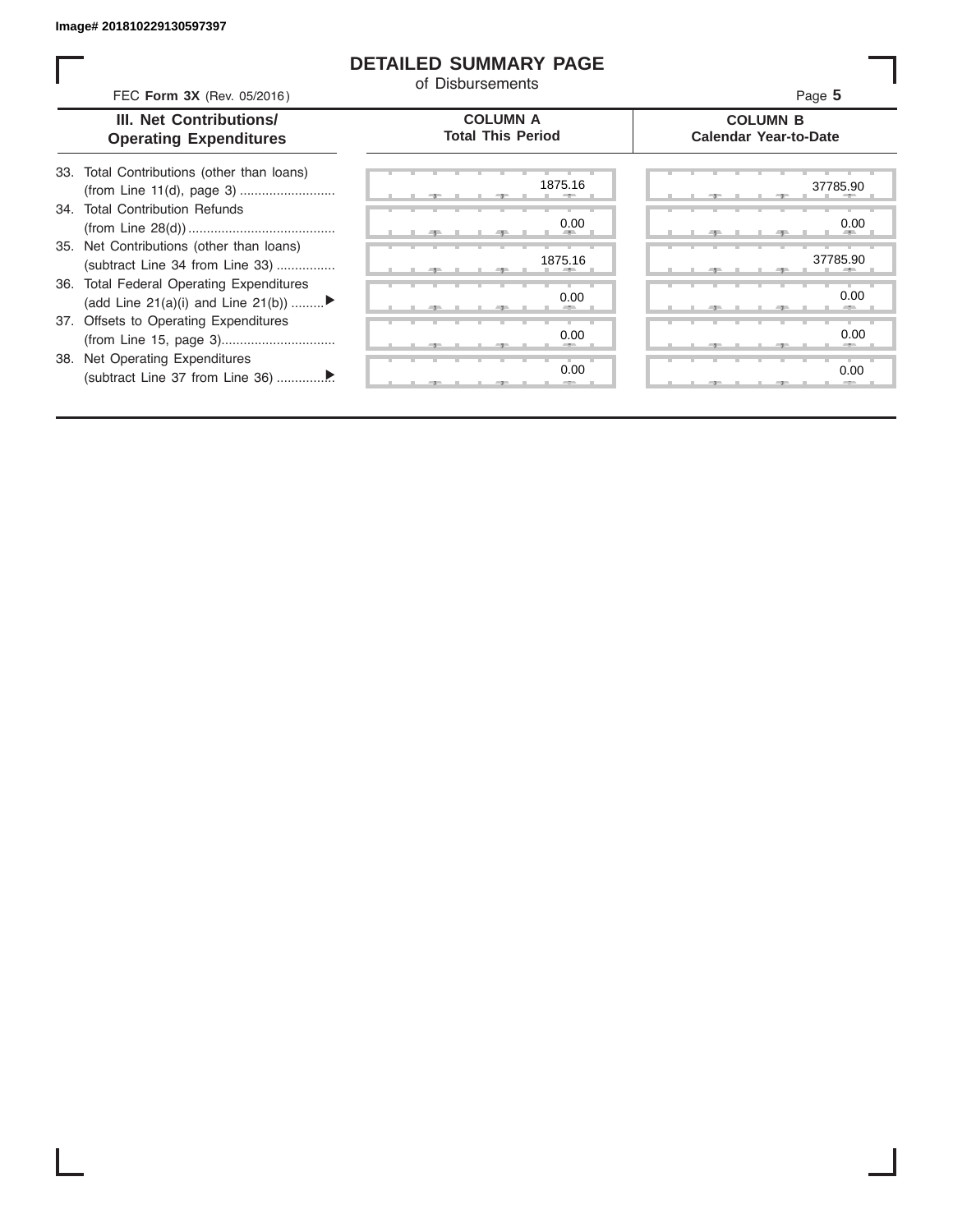|                          | SCHEDULE A (FEC Form 3X) |  |
|--------------------------|--------------------------|--|
| <b>ITEMIZED RECEIPTS</b> |                          |  |

FOR LINE NUMBER:<br>(check only one) Use separate schedule(s)<br>for each category of the

|    |                                                                                                                                                                                                                                                                                         |                           | $\frac{1}{2}$<br>Detailed Summary Page                | ×         | 11a<br>13       |  | 11 <sub>b</sub><br>14     | 11c<br>15                                                            | 12<br>16      | 17    |  |
|----|-----------------------------------------------------------------------------------------------------------------------------------------------------------------------------------------------------------------------------------------------------------------------------------------|---------------------------|-------------------------------------------------------|-----------|-----------------|--|---------------------------|----------------------------------------------------------------------|---------------|-------|--|
|    | Any information copied from such Reports and Statements may not be sold or used by any person for the purpose of soliciting contributions<br>or for commercial purposes, other than using the name and address of any political committee to solicit contributions from such committee. |                           |                                                       |           |                 |  |                           |                                                                      |               |       |  |
|    | NAME OF COMMITTEE (In Full)<br>Group 1 Automotive Inc. PAC                                                                                                                                                                                                                              |                           |                                                       |           |                 |  |                           |                                                                      |               |       |  |
| А. | Full Name of Individual (Last, First, Middle Initial) or Full Organization Name<br>Coleman, Michael, , ,                                                                                                                                                                                |                           |                                                       |           | Date of Receipt |  |                           |                                                                      |               |       |  |
|    | Mailing Address 2058 Miracle Point Dr                                                                                                                                                                                                                                                   |                           |                                                       |           | $M - M$<br>10   |  | $D$ $D$<br>17             |                                                                      | 2018          |       |  |
|    | City<br>Southlake                                                                                                                                                                                                                                                                       | <b>State</b><br><b>TX</b> | Zip Code<br>76092                                     |           |                 |  |                           | Transaction ID: 1300789<br>Amount of Each Receipt this Period        |               |       |  |
|    | FEC ID number of contributing<br>federal political committee.                                                                                                                                                                                                                           | С                         |                                                       |           |                 |  |                           |                                                                      |               | 41.66 |  |
|    | Name of Employer (for Individual)<br><b>BMW/Mini of Arlington</b>                                                                                                                                                                                                                       |                           | Occupation (for Individual)<br><b>General Manager</b> |           |                 |  | Memo Item                 |                                                                      |               |       |  |
|    | Receipt For:<br>Primary<br>General<br>Other (specify) $\blacktriangledown$                                                                                                                                                                                                              |                           | Aggregate Year-to-Date ▼<br>624.90                    |           |                 |  |                           |                                                                      |               |       |  |
|    | Full Name of Individual (Last, First, Middle Initial) or Full Organization Name<br>B. Potter, Neil, , ,                                                                                                                                                                                 |                           |                                                       |           | Date of Receipt |  |                           |                                                                      |               |       |  |
|    | Mailing Address 8343 Winecup Hill                                                                                                                                                                                                                                                       |                           |                                                       |           | $M - M$<br>10   |  | 17                        |                                                                      | 2018          |       |  |
|    | City<br>San Antonio                                                                                                                                                                                                                                                                     | <b>State</b><br><b>TX</b> | Zip Code<br>78256                                     |           |                 |  |                           | <b>Transaction ID: 1307656</b><br>Amount of Each Receipt this Period |               |       |  |
|    | FEC ID number of contributing<br>federal political committee.                                                                                                                                                                                                                           | С                         |                                                       |           | 40.00           |  |                           |                                                                      |               |       |  |
|    | Name of Employer (for Individual)<br>Mercedes Benz of Boerne                                                                                                                                                                                                                            |                           | Occupation (for Individual)<br>General Mgr            |           |                 |  | Memo Item                 |                                                                      |               |       |  |
|    | Receipt For:<br>Primary<br>General<br>Other (specify) $\blacktriangledown$                                                                                                                                                                                                              |                           | Aggregate Year-to-Date ▼<br>760.00                    |           |                 |  |                           |                                                                      |               |       |  |
|    | Full Name of Individual (Last, First, Middle Initial) or Full Organization Name<br>C. Stine, Randall, , ,                                                                                                                                                                               |                           |                                                       |           | Date of Receipt |  |                           |                                                                      |               |       |  |
|    | Mailing Address 302 W. Spreading Oak                                                                                                                                                                                                                                                    |                           |                                                       |           | $M - M$<br>10   |  | D<br>$\blacksquare$<br>17 |                                                                      | Y TYT<br>2018 |       |  |
|    | City<br>Friendswood                                                                                                                                                                                                                                                                     | <b>State</b><br><b>TX</b> | Zip Code<br>77546                                     |           |                 |  |                           | Transaction ID: 1308469<br>Amount of Each Receipt this Period        |               |       |  |
|    | FEC ID number of contributing<br>federal political committee.                                                                                                                                                                                                                           | С                         |                                                       |           |                 |  |                           |                                                                      |               | 50.00 |  |
|    | Name of Employer (for Individual)<br>Advantage BMW Clear Lake<br>Receipt For:                                                                                                                                                                                                           |                           | Occupation (for Individual)<br>General Mgr            | Memo Item |                 |  |                           |                                                                      |               |       |  |
|    | Primary<br>General<br>Other (specify)                                                                                                                                                                                                                                                   |                           | Aggregate Year-to-Date ▼<br>700.00                    |           |                 |  |                           |                                                                      |               |       |  |
|    |                                                                                                                                                                                                                                                                                         |                           |                                                       |           |                 |  |                           |                                                                      | 131.66        |       |  |
|    |                                                                                                                                                                                                                                                                                         |                           |                                                       |           |                 |  |                           |                                                                      |               |       |  |

PAGE 6 OF 22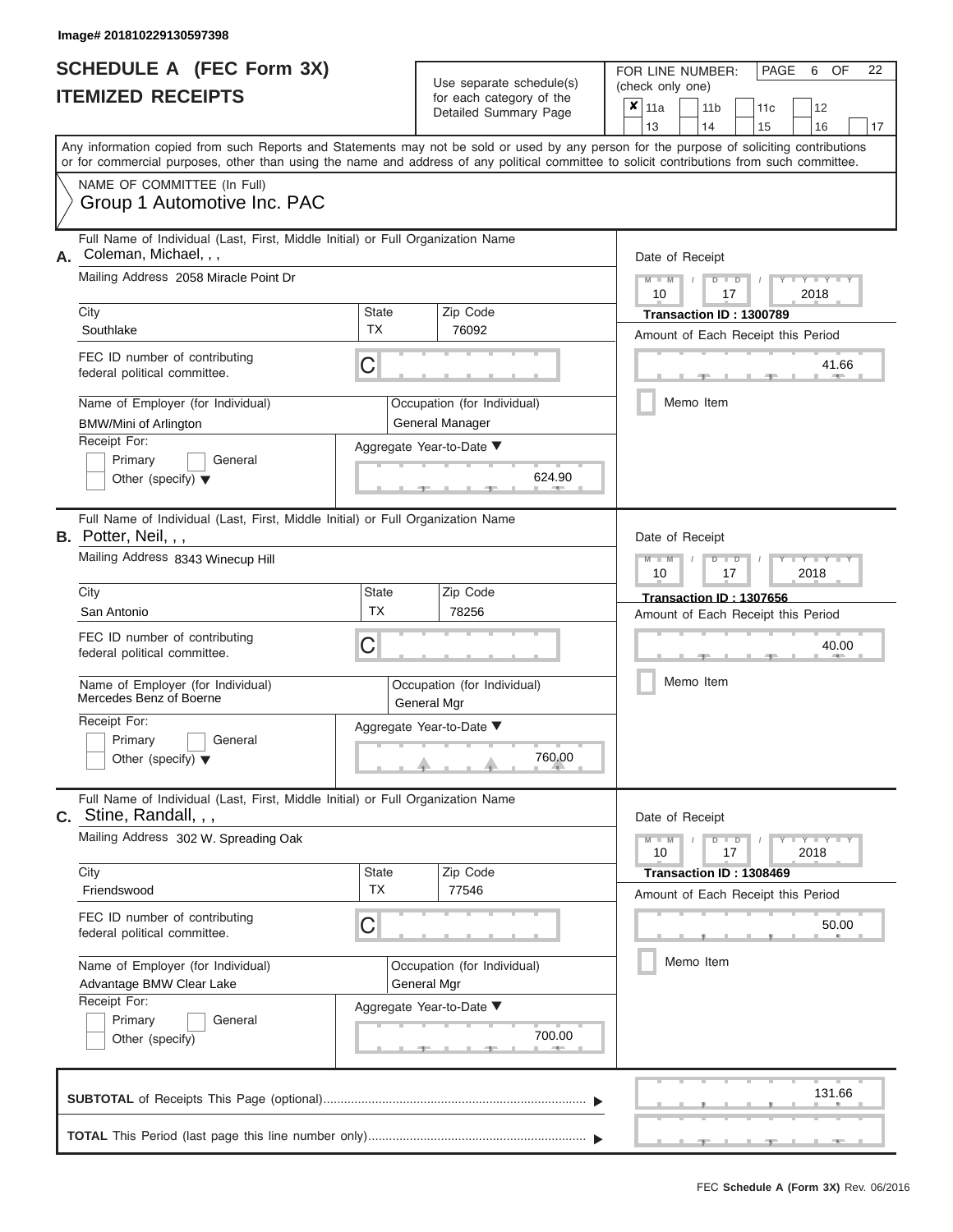|                          | <b>SCHEDULE A (FEC Form 3X)</b>                                                                                                                                                                                                                                                         |                    |                                                   | 22<br>FOR LINE NUMBER:<br>PAGE<br>$7^{\circ}$<br>OF                           |  |  |  |  |  |  |  |  |
|--------------------------|-----------------------------------------------------------------------------------------------------------------------------------------------------------------------------------------------------------------------------------------------------------------------------------------|--------------------|---------------------------------------------------|-------------------------------------------------------------------------------|--|--|--|--|--|--|--|--|
|                          |                                                                                                                                                                                                                                                                                         |                    | Use separate schedule(s)                          | (check only one)                                                              |  |  |  |  |  |  |  |  |
| <b>ITEMIZED RECEIPTS</b> |                                                                                                                                                                                                                                                                                         |                    | for each category of the<br>Detailed Summary Page | $\pmb{\times}$<br>11a<br>11 <sub>b</sub><br>12<br>11c                         |  |  |  |  |  |  |  |  |
|                          |                                                                                                                                                                                                                                                                                         |                    |                                                   | 13<br>14<br>15<br>16<br>17                                                    |  |  |  |  |  |  |  |  |
|                          | Any information copied from such Reports and Statements may not be sold or used by any person for the purpose of soliciting contributions<br>or for commercial purposes, other than using the name and address of any political committee to solicit contributions from such committee. |                    |                                                   |                                                                               |  |  |  |  |  |  |  |  |
|                          | NAME OF COMMITTEE (In Full)                                                                                                                                                                                                                                                             |                    |                                                   |                                                                               |  |  |  |  |  |  |  |  |
|                          | Group 1 Automotive Inc. PAC                                                                                                                                                                                                                                                             |                    |                                                   |                                                                               |  |  |  |  |  |  |  |  |
| А.                       | Full Name of Individual (Last, First, Middle Initial) or Full Organization Name<br>Moy, Willy, , ,                                                                                                                                                                                      |                    |                                                   | Date of Receipt                                                               |  |  |  |  |  |  |  |  |
|                          | Mailing Address 2 Cordoba Dr                                                                                                                                                                                                                                                            |                    |                                                   | $D$ $D$<br>2018<br>10<br>17                                                   |  |  |  |  |  |  |  |  |
|                          | City                                                                                                                                                                                                                                                                                    | <b>State</b>       | Zip Code                                          | Transaction ID: 1497590                                                       |  |  |  |  |  |  |  |  |
|                          | Danvers                                                                                                                                                                                                                                                                                 | МA                 | 01923                                             | Amount of Each Receipt this Period                                            |  |  |  |  |  |  |  |  |
|                          | FEC ID number of contributing<br>federal political committee.                                                                                                                                                                                                                           | С                  |                                                   | 50.00                                                                         |  |  |  |  |  |  |  |  |
|                          | Name of Employer (for Individual)<br><b>IRA Toyota Danvers</b>                                                                                                                                                                                                                          |                    | Occupation (for Individual)<br>General Mgr        | Memo Item                                                                     |  |  |  |  |  |  |  |  |
|                          | Receipt For:                                                                                                                                                                                                                                                                            |                    | Aggregate Year-to-Date ▼                          |                                                                               |  |  |  |  |  |  |  |  |
|                          | Primary<br>General                                                                                                                                                                                                                                                                      |                    |                                                   |                                                                               |  |  |  |  |  |  |  |  |
|                          | Other (specify) $\blacktriangledown$                                                                                                                                                                                                                                                    |                    | 1525.50                                           |                                                                               |  |  |  |  |  |  |  |  |
|                          | Full Name of Individual (Last, First, Middle Initial) or Full Organization Name<br>B. Bear, Jeffrey A., , ,                                                                                                                                                                             |                    |                                                   | Date of Receipt                                                               |  |  |  |  |  |  |  |  |
|                          | Mailing Address 3161 Chasen Drive                                                                                                                                                                                                                                                       |                    |                                                   | $Y - Y$<br>$\overline{\mathsf{M}}$<br>$-W$<br>₽<br>$\Box$<br>2018<br>10<br>17 |  |  |  |  |  |  |  |  |
|                          | City                                                                                                                                                                                                                                                                                    | <b>State</b>       | Zip Code                                          | Transaction ID: 1497591                                                       |  |  |  |  |  |  |  |  |
|                          | <b>Cameron Park</b>                                                                                                                                                                                                                                                                     | CA                 | 95682                                             | Amount of Each Receipt this Period                                            |  |  |  |  |  |  |  |  |
|                          | FEC ID number of contributing<br>federal political committee.                                                                                                                                                                                                                           | С                  |                                                   | 25.00                                                                         |  |  |  |  |  |  |  |  |
|                          | Name of Employer (for Individual)<br>Folsom Lake Toyota                                                                                                                                                                                                                                 |                    | Occupation (for Individual)<br>General Mgr        | Memo Item                                                                     |  |  |  |  |  |  |  |  |
|                          | Receipt For:                                                                                                                                                                                                                                                                            |                    | Aggregate Year-to-Date ▼                          |                                                                               |  |  |  |  |  |  |  |  |
|                          | Primary<br>General<br>Other (specify) $\blacktriangledown$                                                                                                                                                                                                                              |                    | 525.00                                            |                                                                               |  |  |  |  |  |  |  |  |
|                          |                                                                                                                                                                                                                                                                                         |                    |                                                   |                                                                               |  |  |  |  |  |  |  |  |
|                          | Full Name of Individual (Last, First, Middle Initial) or Full Organization Name<br>C. Lukehart, John A., , ,                                                                                                                                                                            |                    |                                                   | Date of Receipt                                                               |  |  |  |  |  |  |  |  |
|                          | Mailing Address 7089 Corintia St.                                                                                                                                                                                                                                                       |                    |                                                   | $-Y - Y - Y$<br>$-W$<br>$D$ $D$<br>17<br>2018<br>10                           |  |  |  |  |  |  |  |  |
|                          | City<br>Carlsbad                                                                                                                                                                                                                                                                        | <b>State</b><br>CA | Zip Code<br>92009                                 | Transaction ID: 1497592                                                       |  |  |  |  |  |  |  |  |
|                          |                                                                                                                                                                                                                                                                                         |                    |                                                   | Amount of Each Receipt this Period                                            |  |  |  |  |  |  |  |  |
|                          | FEC ID number of contributing<br>federal political committee.                                                                                                                                                                                                                           | С                  |                                                   | 40.00                                                                         |  |  |  |  |  |  |  |  |
|                          | Name of Employer (for Individual)                                                                                                                                                                                                                                                       |                    | Occupation (for Individual)                       | Memo Item                                                                     |  |  |  |  |  |  |  |  |
|                          | Ford of Escondido                                                                                                                                                                                                                                                                       |                    | <b>Market Director</b>                            |                                                                               |  |  |  |  |  |  |  |  |
|                          | Receipt For:                                                                                                                                                                                                                                                                            |                    | Aggregate Year-to-Date ▼                          |                                                                               |  |  |  |  |  |  |  |  |
|                          | Primary<br>General<br>Other (specify)                                                                                                                                                                                                                                                   |                    | 800.00                                            |                                                                               |  |  |  |  |  |  |  |  |
|                          |                                                                                                                                                                                                                                                                                         |                    |                                                   | 115.00                                                                        |  |  |  |  |  |  |  |  |

|  |  |  |  |  | the contract of the contract of the contract of the contract of the contract of the contract of the contract of |
|--|--|--|--|--|-----------------------------------------------------------------------------------------------------------------|
|  |  |  |  |  | ___________                                                                                                     |
|  |  |  |  |  | the contract of the contract of the con-                                                                        |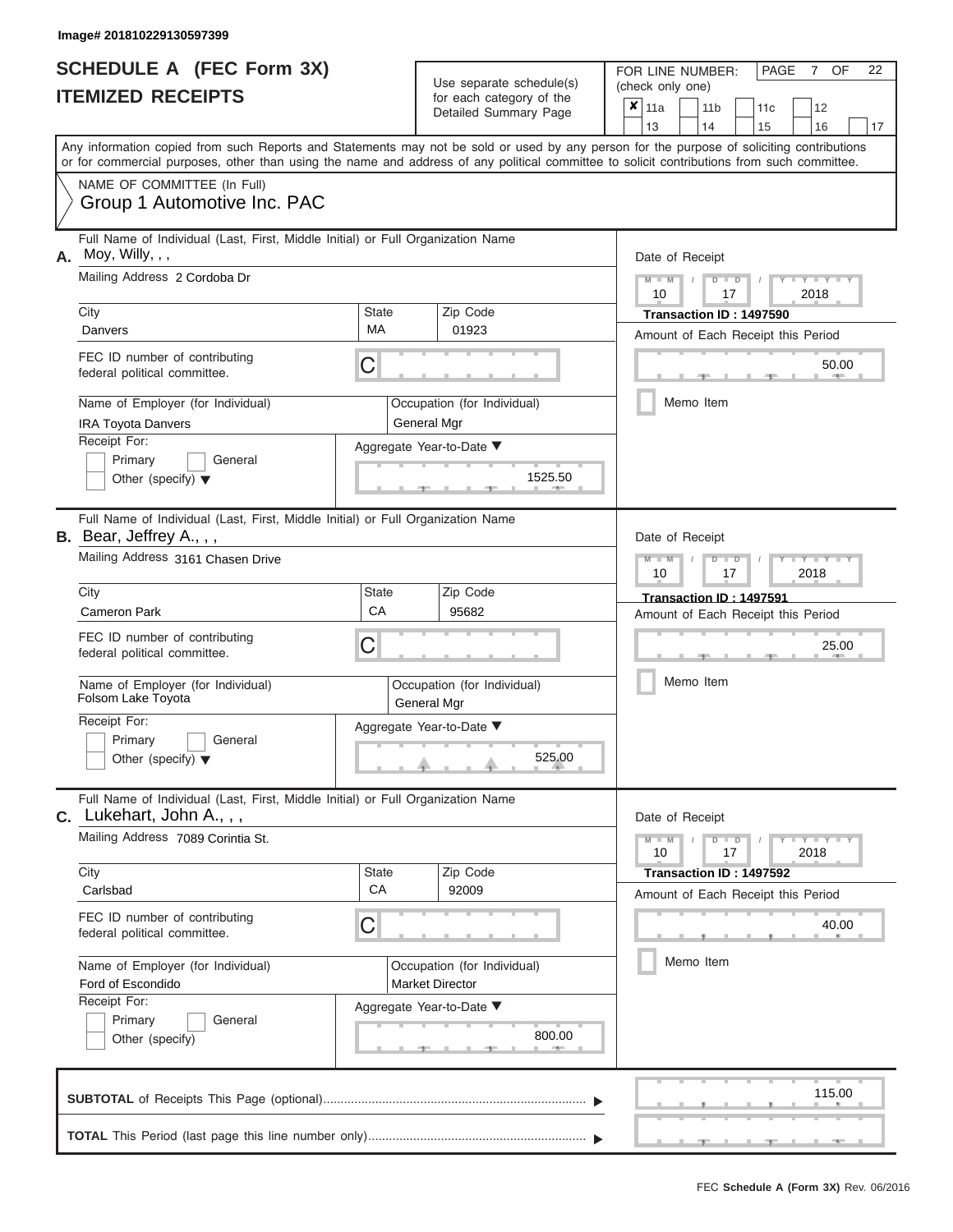| <b>SCHEDULE A (FEC Form 3X)</b><br><b>ITEMIZED RECEIPTS</b>                                                                                                                                                                                                                             |              | Use separate schedule(s)<br>for each category of the  |           | FOR LINE NUMBER:<br>(check only one) |                 |                      | PAGE                               | 8                      | OF    | 22 |
|-----------------------------------------------------------------------------------------------------------------------------------------------------------------------------------------------------------------------------------------------------------------------------------------|--------------|-------------------------------------------------------|-----------|--------------------------------------|-----------------|----------------------|------------------------------------|------------------------|-------|----|
|                                                                                                                                                                                                                                                                                         |              | Detailed Summary Page                                 |           | $\overline{\mathbf{x}}$ 11a          | 11 <sub>b</sub> |                      | 11c                                | 12                     |       |    |
|                                                                                                                                                                                                                                                                                         |              |                                                       |           | 13                                   | 14              |                      | 15                                 | 16                     |       | 17 |
| Any information copied from such Reports and Statements may not be sold or used by any person for the purpose of soliciting contributions<br>or for commercial purposes, other than using the name and address of any political committee to solicit contributions from such committee. |              |                                                       |           |                                      |                 |                      |                                    |                        |       |    |
| NAME OF COMMITTEE (In Full)                                                                                                                                                                                                                                                             |              |                                                       |           |                                      |                 |                      |                                    |                        |       |    |
| Group 1 Automotive Inc. PAC                                                                                                                                                                                                                                                             |              |                                                       |           |                                      |                 |                      |                                    |                        |       |    |
| Full Name of Individual (Last, First, Middle Initial) or Full Organization Name<br>A. Brakulis, John, , ,                                                                                                                                                                               |              |                                                       |           |                                      | Date of Receipt |                      |                                    |                        |       |    |
| Mailing Address 23182 Stoneridge                                                                                                                                                                                                                                                        |              |                                                       |           | $M - M$<br>10                        | $\sqrt{ }$      | $D$ $\Box$ $D$<br>17 | T                                  | $Y - Y$<br>2018        |       |    |
| City                                                                                                                                                                                                                                                                                    | <b>State</b> | Zip Code                                              |           |                                      |                 |                      | Transaction ID: 1497593            |                        |       |    |
| <b>Mission Viejo</b>                                                                                                                                                                                                                                                                    | CA           | 92692                                                 |           |                                      |                 |                      | Amount of Each Receipt this Period |                        |       |    |
| FEC ID number of contributing<br>federal political committee.                                                                                                                                                                                                                           | С            |                                                       |           |                                      |                 |                      | 20.00                              |                        |       |    |
| Name of Employer (for Individual)                                                                                                                                                                                                                                                       |              | Occupation (for Individual)                           | Memo Item |                                      |                 |                      |                                    |                        |       |    |
| Toyota of Anaheim                                                                                                                                                                                                                                                                       | Controller   |                                                       |           |                                      |                 |                      |                                    |                        |       |    |
| Receipt For:                                                                                                                                                                                                                                                                            |              | Aggregate Year-to-Date ▼                              |           |                                      |                 |                      |                                    |                        |       |    |
| Primary<br>General                                                                                                                                                                                                                                                                      |              | 400.00                                                |           |                                      |                 |                      |                                    |                        |       |    |
| Other (specify) $\blacktriangledown$                                                                                                                                                                                                                                                    |              |                                                       |           |                                      |                 |                      |                                    |                        |       |    |
| Full Name of Individual (Last, First, Middle Initial) or Full Organization Name<br>B. Smith, Robert, , ,                                                                                                                                                                                |              |                                                       |           |                                      |                 |                      |                                    |                        |       |    |
|                                                                                                                                                                                                                                                                                         |              |                                                       |           |                                      | Date of Receipt |                      |                                    |                        |       |    |
|                                                                                                                                                                                                                                                                                         |              |                                                       |           | $M - M$                              |                 | $D$ $\Box$ $D$<br>17 |                                    | $\overline{Y}$<br>2018 |       |    |
| Mailing Address 7600 Lost Forest Dr.                                                                                                                                                                                                                                                    |              |                                                       |           | 10                                   |                 |                      |                                    |                        |       |    |
| City                                                                                                                                                                                                                                                                                    | <b>State</b> | Zip Code                                              |           |                                      |                 |                      | Transaction ID: 1497595            |                        |       |    |
| Edmond                                                                                                                                                                                                                                                                                  | OK           | 73034                                                 |           |                                      |                 |                      | Amount of Each Receipt this Period |                        |       |    |
| FEC ID number of contributing<br>federal political committee.                                                                                                                                                                                                                           | C            |                                                       |           |                                      |                 |                      |                                    |                        | 30.00 |    |
| Name of Employer (for Individual)<br>Management Co-Oklahoma - West                                                                                                                                                                                                                      |              | Occupation (for Individual)<br><b>Market Director</b> |           |                                      | Memo Item       |                      |                                    |                        |       |    |
| Receipt For:                                                                                                                                                                                                                                                                            |              | Aggregate Year-to-Date ▼                              |           |                                      |                 |                      |                                    |                        |       |    |

Full Name of Individual (Last, First, Middle Initial) or Full Organization Name **C.** Griffin, Michael, , ,

| Mailing Address 801 NW 37                                                                  |                          |                             | $Y - Y - Y$<br>10<br>17<br>2018                               |
|--------------------------------------------------------------------------------------------|--------------------------|-----------------------------|---------------------------------------------------------------|
| City<br>Oklahoma City                                                                      | <b>State</b><br>OK       | Zip Code<br>73118           | Transaction ID: 1497596<br>Amount of Each Receipt this Period |
| FEC ID number of contributing<br>federal political committee.                              | С                        |                             | 25.00                                                         |
| Name of Employer (for Individual)<br><b>Howard Parts Disbribution Cent</b><br>Receipt For: | General Mgr              | Occupation (for Individual) | Memo Item                                                     |
| Primary<br>General<br>Other (specify)                                                      | Aggregate Year-to-Date ▼ | 475.00                      |                                                               |
|                                                                                            |                          |                             | 75.00                                                         |
|                                                                                            |                          |                             | <b>AND</b>                                                    |

Date of Receipt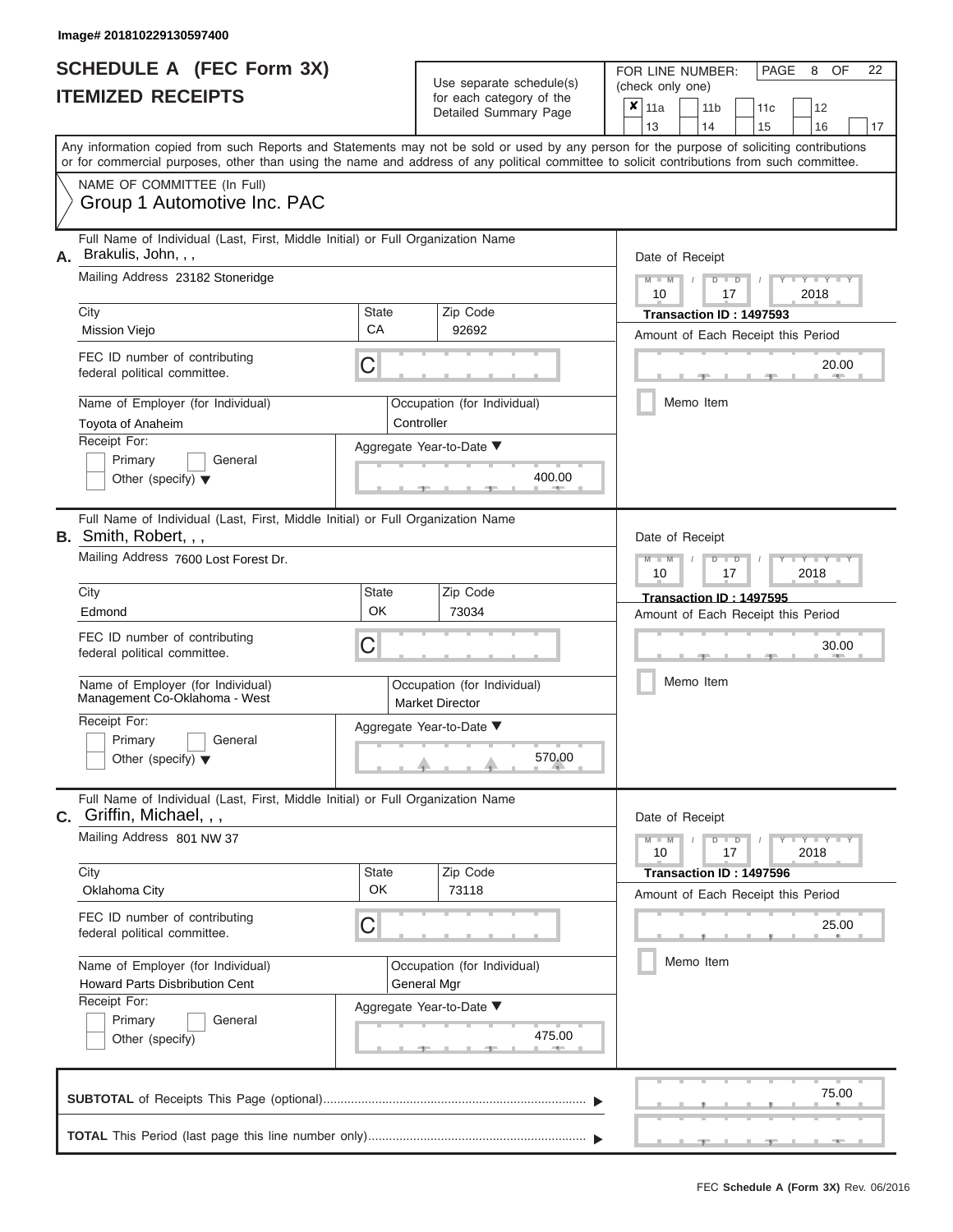|                          | <b>SCHEDULE A (FEC Form 3X)</b> |
|--------------------------|---------------------------------|
| <b>ITEMIZED RECEIPTS</b> |                                 |

FOR LINE NUMBER:<br>(check only one) Use separate schedule(s) (check only one) for each category of the

|                                     | TEMIZED RECEIPTS                                                                                                                                                                                                                                                                        |                           |  | for each category of the<br>Detailed Summary Page                     |                                                               | ×<br>11a<br>13                         |                 |  | 11 <sub>b</sub><br>14 |                      | 11 <sub>c</sub><br>15                                         |      | 12<br>16    | 17 |  |  |
|-------------------------------------|-----------------------------------------------------------------------------------------------------------------------------------------------------------------------------------------------------------------------------------------------------------------------------------------|---------------------------|--|-----------------------------------------------------------------------|---------------------------------------------------------------|----------------------------------------|-----------------|--|-----------------------|----------------------|---------------------------------------------------------------|------|-------------|----|--|--|
|                                     | Any information copied from such Reports and Statements may not be sold or used by any person for the purpose of soliciting contributions<br>or for commercial purposes, other than using the name and address of any political committee to solicit contributions from such committee. |                           |  |                                                                       |                                                               |                                        |                 |  |                       |                      |                                                               |      |             |    |  |  |
|                                     | NAME OF COMMITTEE (In Full)<br>Group 1 Automotive Inc. PAC                                                                                                                                                                                                                              |                           |  |                                                                       |                                                               |                                        |                 |  |                       |                      |                                                               |      |             |    |  |  |
| А.                                  | Full Name of Individual (Last, First, Middle Initial) or Full Organization Name<br>Sullivan, Michael, , ,                                                                                                                                                                               |                           |  |                                                                       |                                                               |                                        | Date of Receipt |  |                       |                      |                                                               |      |             |    |  |  |
|                                     | Mailing Address 4811 Shore Hills Dr.                                                                                                                                                                                                                                                    |                           |  |                                                                       |                                                               | $Y = Y = Y$<br>⊪ D<br>2018<br>10<br>17 |                 |  |                       |                      |                                                               |      |             |    |  |  |
|                                     | City<br>Kingwood                                                                                                                                                                                                                                                                        | <b>State</b><br>TX        |  | Zip Code<br>77345                                                     | Transaction ID: 1497599<br>Amount of Each Receipt this Period |                                        |                 |  |                       |                      |                                                               |      |             |    |  |  |
|                                     | FEC ID number of contributing<br>federal political committee.                                                                                                                                                                                                                           | C                         |  |                                                                       |                                                               |                                        |                 |  |                       |                      |                                                               |      | 27.50       |    |  |  |
|                                     | Name of Employer (for Individual)<br>Group 1 Automotive, Inc.                                                                                                                                                                                                                           |                           |  | Occupation (for Individual)<br>Dir of Governmental & Public Relations |                                                               |                                        |                 |  | Memo Item             |                      |                                                               |      |             |    |  |  |
|                                     | Receipt For:<br>Aggregate Year-to-Date ▼<br>Primary<br>General<br>522.50<br>Other (specify) $\blacktriangledown$                                                                                                                                                                        |                           |  |                                                                       |                                                               |                                        |                 |  |                       |                      |                                                               |      |             |    |  |  |
|                                     | Full Name of Individual (Last, First, Middle Initial) or Full Organization Name<br>B. Hinic, Daniel G., , ,                                                                                                                                                                             |                           |  |                                                                       |                                                               |                                        |                 |  | Date of Receipt       |                      |                                                               |      |             |    |  |  |
| Mailing Address 10829 Caverly Court |                                                                                                                                                                                                                                                                                         |                           |  |                                                                       |                                                               |                                        | 10              |  |                       | ס<br>17              |                                                               | 2018 | Y TYT       |    |  |  |
|                                     | City<br>Huntersville                                                                                                                                                                                                                                                                    | <b>State</b><br><b>NC</b> |  | Zip Code<br>28078                                                     | Transaction ID: 1497600<br>Amount of Each Receipt this Period |                                        |                 |  |                       |                      |                                                               |      |             |    |  |  |
|                                     | FEC ID number of contributing<br>federal political committee.                                                                                                                                                                                                                           | С                         |  |                                                                       | 26.00                                                         |                                        |                 |  |                       |                      |                                                               |      |             |    |  |  |
|                                     | Name of Employer (for Individual)<br><b>BMW</b> of Columbia                                                                                                                                                                                                                             |                           |  | Occupation (for Individual)<br><b>REG Director</b>                    |                                                               |                                        |                 |  | Memo Item             |                      |                                                               |      |             |    |  |  |
|                                     | Receipt For:<br>Primary<br>General<br>Other (specify) $\blacktriangledown$                                                                                                                                                                                                              |                           |  | Aggregate Year-to-Date ▼<br>494.00                                    |                                                               |                                        |                 |  |                       |                      |                                                               |      |             |    |  |  |
|                                     | Full Name of Individual (Last, First, Middle Initial) or Full Organization Name<br>$C.$ Beasley, Steven N., , ,                                                                                                                                                                         |                           |  |                                                                       |                                                               |                                        |                 |  | Date of Receipt       |                      |                                                               |      |             |    |  |  |
|                                     | Mailing Address 420 Old Course Loop                                                                                                                                                                                                                                                     |                           |  |                                                                       |                                                               |                                        | $M - M$<br>10   |  | D                     | $\blacksquare$<br>17 |                                                               | 2018 | $Y = Y = Y$ |    |  |  |
|                                     | City<br>Blythewood                                                                                                                                                                                                                                                                      | <b>State</b><br><b>SC</b> |  | Zip Code<br>29016                                                     |                                                               |                                        |                 |  |                       |                      | Transaction ID: 1497601<br>Amount of Each Receipt this Period |      |             |    |  |  |
|                                     | FEC ID number of contributing<br>federal political committee.                                                                                                                                                                                                                           | C                         |  |                                                                       |                                                               |                                        |                 |  |                       |                      |                                                               |      | 40.00       |    |  |  |
|                                     | Memo Item<br>Name of Employer (for Individual)<br>Occupation (for Individual)<br><b>BMW</b> of Columbia<br><b>Market Director</b>                                                                                                                                                       |                           |  |                                                                       |                                                               |                                        |                 |  |                       |                      |                                                               |      |             |    |  |  |
|                                     | Receipt For:<br>Primary<br>General<br>Other (specify)                                                                                                                                                                                                                                   |                           |  | Aggregate Year-to-Date ▼<br>760.00                                    |                                                               |                                        |                 |  |                       |                      |                                                               |      |             |    |  |  |
|                                     |                                                                                                                                                                                                                                                                                         |                           |  |                                                                       |                                                               |                                        |                 |  |                       |                      |                                                               |      | 93.50       |    |  |  |
|                                     |                                                                                                                                                                                                                                                                                         |                           |  |                                                                       |                                                               |                                        |                 |  |                       |                      |                                                               |      |             |    |  |  |

PAGE 9 OF 22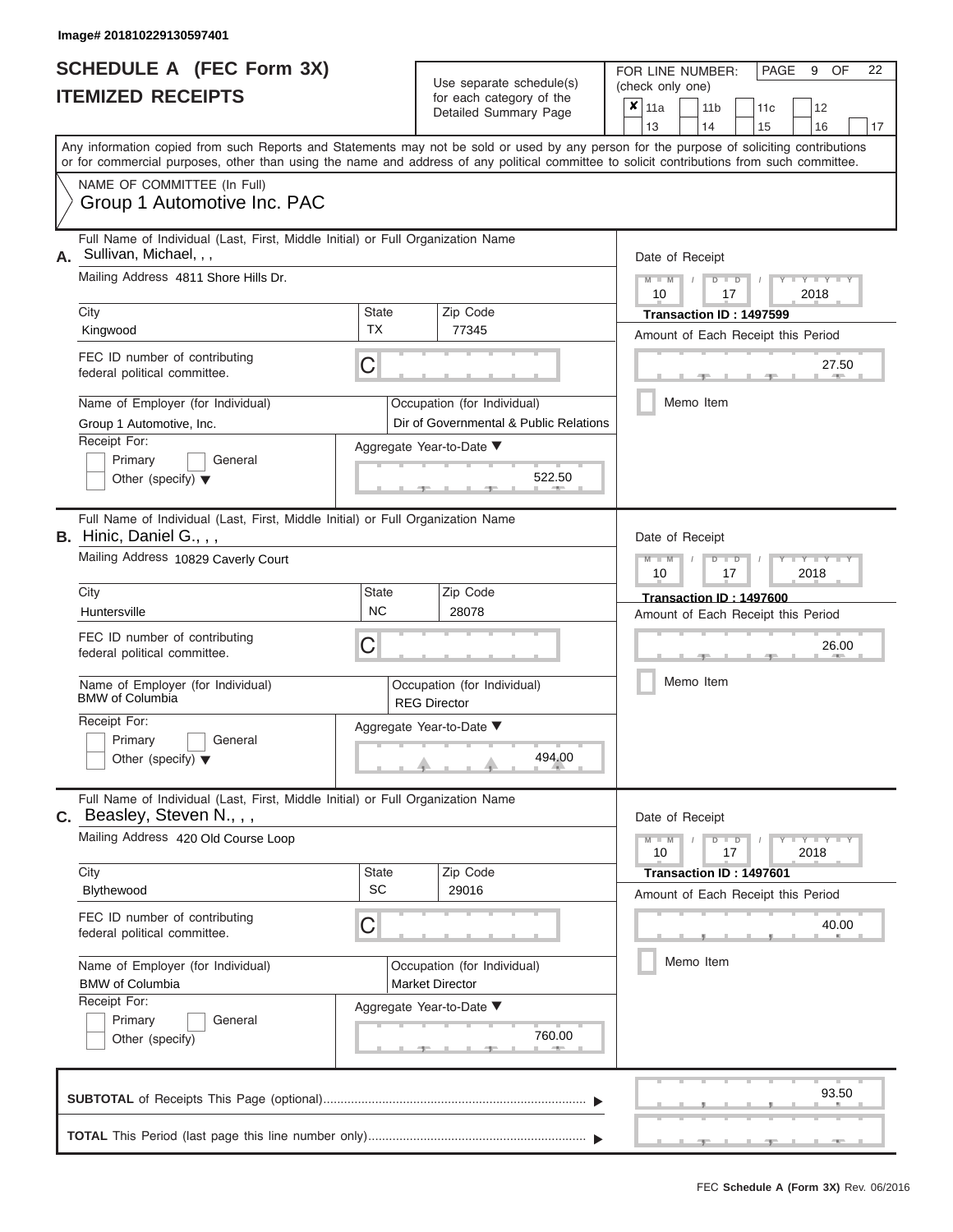|    | <b>SCHEDULE A (FEC Form 3X)</b>                                                                                                            |              |                                                      | PAGE 10 OF<br>22<br>FOR LINE NUMBER:                                                                                                      |  |  |  |  |  |  |  |  |  |
|----|--------------------------------------------------------------------------------------------------------------------------------------------|--------------|------------------------------------------------------|-------------------------------------------------------------------------------------------------------------------------------------------|--|--|--|--|--|--|--|--|--|
|    | <b>ITEMIZED RECEIPTS</b>                                                                                                                   |              | Use separate schedule(s)<br>for each category of the | (check only one)                                                                                                                          |  |  |  |  |  |  |  |  |  |
|    |                                                                                                                                            |              | Detailed Summary Page                                | ×<br>11a<br>11 <sub>b</sub><br>12<br>11c                                                                                                  |  |  |  |  |  |  |  |  |  |
|    |                                                                                                                                            |              |                                                      | 13<br>14<br>15<br>16<br>17                                                                                                                |  |  |  |  |  |  |  |  |  |
|    | or for commercial purposes, other than using the name and address of any political committee to solicit contributions from such committee. |              |                                                      | Any information copied from such Reports and Statements may not be sold or used by any person for the purpose of soliciting contributions |  |  |  |  |  |  |  |  |  |
|    | NAME OF COMMITTEE (In Full)                                                                                                                |              |                                                      |                                                                                                                                           |  |  |  |  |  |  |  |  |  |
|    | Group 1 Automotive Inc. PAC                                                                                                                |              |                                                      |                                                                                                                                           |  |  |  |  |  |  |  |  |  |
|    | Full Name of Individual (Last, First, Middle Initial) or Full Organization Name                                                            |              |                                                      |                                                                                                                                           |  |  |  |  |  |  |  |  |  |
|    | Springs, Michael W., , ,<br>Mailing Address 7597 Willow Circle                                                                             |              |                                                      | Date of Receipt                                                                                                                           |  |  |  |  |  |  |  |  |  |
|    |                                                                                                                                            |              |                                                      | $-1$ $-1$<br>$M - M$<br>D<br>$\blacksquare$<br>2018<br>10<br>17                                                                           |  |  |  |  |  |  |  |  |  |
|    | City                                                                                                                                       | <b>State</b> | Zip Code                                             | Transaction ID: 1497602                                                                                                                   |  |  |  |  |  |  |  |  |  |
|    | Mobile                                                                                                                                     | AL           | 36695                                                | Amount of Each Receipt this Period                                                                                                        |  |  |  |  |  |  |  |  |  |
|    | FEC ID number of contributing                                                                                                              | C            |                                                      | 30.00                                                                                                                                     |  |  |  |  |  |  |  |  |  |
|    | federal political committee.                                                                                                               |              |                                                      |                                                                                                                                           |  |  |  |  |  |  |  |  |  |
|    | Name of Employer (for Individual)                                                                                                          |              | Occupation (for Individual)                          | Memo Item                                                                                                                                 |  |  |  |  |  |  |  |  |  |
|    | Pat Peck Nissan                                                                                                                            |              | <b>Market Director</b>                               |                                                                                                                                           |  |  |  |  |  |  |  |  |  |
|    | Receipt For:                                                                                                                               |              | Aggregate Year-to-Date ▼                             |                                                                                                                                           |  |  |  |  |  |  |  |  |  |
|    | General<br>Primary                                                                                                                         |              | 570.00                                               |                                                                                                                                           |  |  |  |  |  |  |  |  |  |
|    | Other (specify) $\blacktriangledown$                                                                                                       |              |                                                      |                                                                                                                                           |  |  |  |  |  |  |  |  |  |
|    | Full Name of Individual (Last, First, Middle Initial) or Full Organization Name                                                            |              |                                                      |                                                                                                                                           |  |  |  |  |  |  |  |  |  |
|    | <b>B.</b> Goldwait, Patrick, , ,                                                                                                           |              |                                                      | Date of Receipt                                                                                                                           |  |  |  |  |  |  |  |  |  |
|    | Mailing Address 4118 Trent Street                                                                                                          |              |                                                      | $M - M$<br>$\blacksquare$<br>ъ                                                                                                            |  |  |  |  |  |  |  |  |  |
|    | City                                                                                                                                       | <b>State</b> | Zip Code                                             | 10<br>17<br>2018                                                                                                                          |  |  |  |  |  |  |  |  |  |
|    | Sugar Land                                                                                                                                 | ТX           | 77479                                                | Transaction ID: 1497604<br>Amount of Each Receipt this Period                                                                             |  |  |  |  |  |  |  |  |  |
|    | FEC ID number of contributing                                                                                                              |              |                                                      |                                                                                                                                           |  |  |  |  |  |  |  |  |  |
|    | federal political committee.                                                                                                               | C            |                                                      | 25.00                                                                                                                                     |  |  |  |  |  |  |  |  |  |
|    | Name of Employer (for Individual)                                                                                                          |              | Occupation (for Individual)                          | Memo Item                                                                                                                                 |  |  |  |  |  |  |  |  |  |
|    | Management Co-McCall Cent Reg                                                                                                              |              | <b>Market Director</b>                               |                                                                                                                                           |  |  |  |  |  |  |  |  |  |
|    | Receipt For:                                                                                                                               |              | Aggregate Year-to-Date ▼                             |                                                                                                                                           |  |  |  |  |  |  |  |  |  |
|    | Primary<br>General                                                                                                                         |              |                                                      |                                                                                                                                           |  |  |  |  |  |  |  |  |  |
|    | Other (specify) $\blacktriangledown$                                                                                                       |              | 475.00                                               |                                                                                                                                           |  |  |  |  |  |  |  |  |  |
|    | Full Name of Individual (Last, First, Middle Initial) or Full Organization Name                                                            |              |                                                      |                                                                                                                                           |  |  |  |  |  |  |  |  |  |
| C. | Keys, Brady, , ,                                                                                                                           |              |                                                      | Date of Receipt                                                                                                                           |  |  |  |  |  |  |  |  |  |
|    | Mailing Address 4814 119th Place                                                                                                           |              |                                                      | $Y - Y - Y - Y - Y$<br>$M - M$<br>$D$ $D$<br>2018<br>17<br>10                                                                             |  |  |  |  |  |  |  |  |  |
|    | City                                                                                                                                       | <b>State</b> | Zip Code                                             | Transaction ID: 1497605                                                                                                                   |  |  |  |  |  |  |  |  |  |
|    | Lubbock                                                                                                                                    | TX           | 79424                                                | Amount of Each Receipt this Period                                                                                                        |  |  |  |  |  |  |  |  |  |
|    | FEC ID number of contributing                                                                                                              | C            |                                                      | 25.00                                                                                                                                     |  |  |  |  |  |  |  |  |  |
|    | federal political committee.                                                                                                               |              |                                                      |                                                                                                                                           |  |  |  |  |  |  |  |  |  |
|    | Name of Employer (for Individual)                                                                                                          |              | Occupation (for Individual)                          | Memo Item                                                                                                                                 |  |  |  |  |  |  |  |  |  |
|    | Gene Messer Toyota                                                                                                                         |              | General Mgr                                          |                                                                                                                                           |  |  |  |  |  |  |  |  |  |
|    | Receipt For:<br>Primary                                                                                                                    |              | Aggregate Year-to-Date ▼                             |                                                                                                                                           |  |  |  |  |  |  |  |  |  |
|    | General<br>Other (specify)                                                                                                                 |              | 475.00                                               |                                                                                                                                           |  |  |  |  |  |  |  |  |  |
|    |                                                                                                                                            |              |                                                      |                                                                                                                                           |  |  |  |  |  |  |  |  |  |
|    |                                                                                                                                            |              |                                                      |                                                                                                                                           |  |  |  |  |  |  |  |  |  |

 ▲ ▲ ▲ , , . , 80. **SUBTOTAL** of Receipts This Page (optional)............................................................................ **TOTAL** This Period (last page this line number only)............................................................... ▼ ▼ 80.00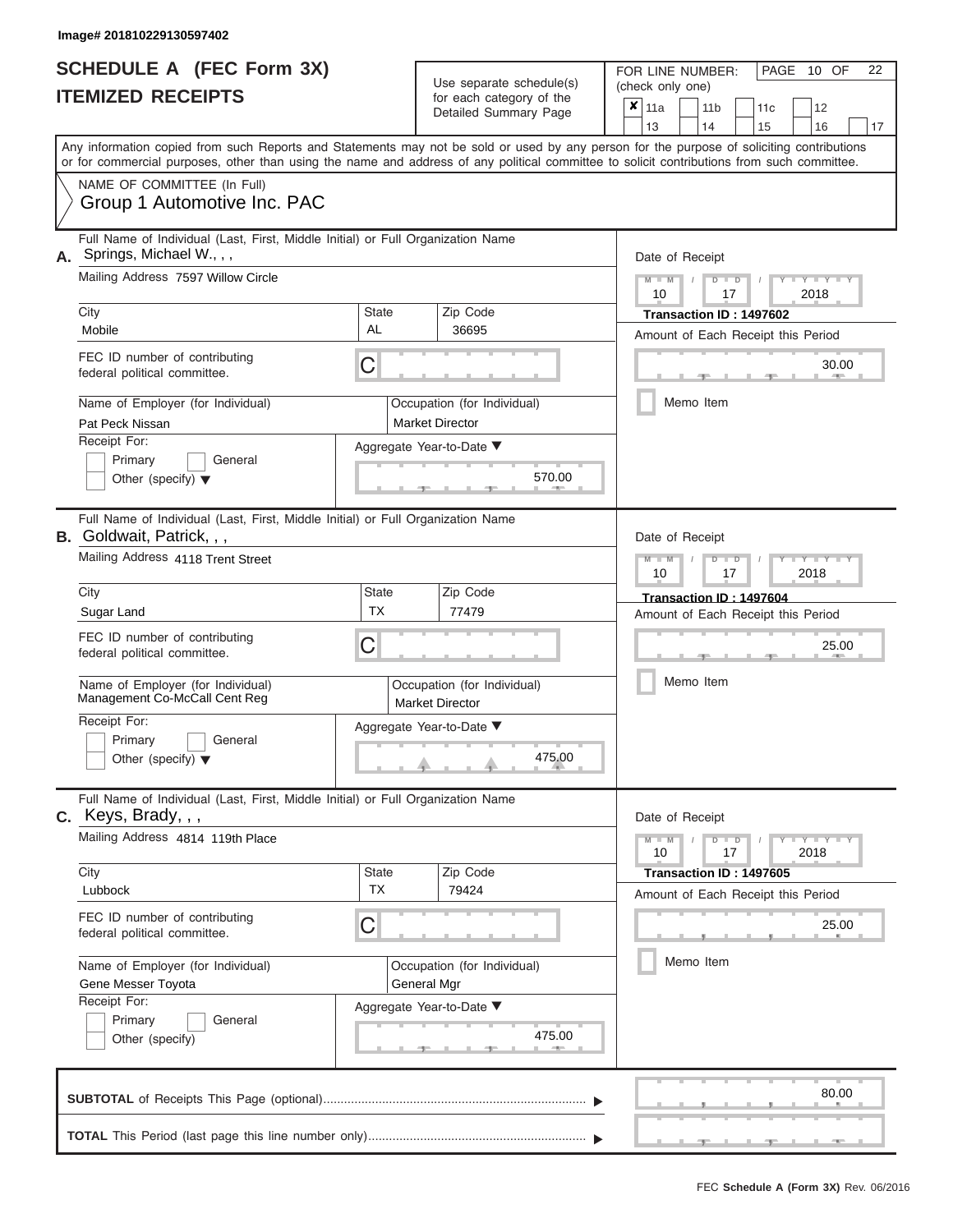|                          | <b>SCHEDULE A (FEC Form 3X)</b> |
|--------------------------|---------------------------------|
| <b>ITEMIZED RECEIPTS</b> |                                 |

FOR LINE NUMBER:<br>(check only one) Use separate schedule(s)<br>for each category of the<br>Detailed Summary Dage

|                                                                                                                                                                                                                   |                                                                                                                                                                                                                                                                                         |                    |  | $\frac{1}{2}$<br>Detailed Summary Page     |                                             |           | 11a           |                                                               | 11 <sub>b</sub> |                      | 11 <sub>c</sub>         | 12                  |  |  |    |  |  |  |  |  |
|-------------------------------------------------------------------------------------------------------------------------------------------------------------------------------------------------------------------|-----------------------------------------------------------------------------------------------------------------------------------------------------------------------------------------------------------------------------------------------------------------------------------------|--------------------|--|--------------------------------------------|---------------------------------------------|-----------|---------------|---------------------------------------------------------------|-----------------|----------------------|-------------------------|---------------------|--|--|----|--|--|--|--|--|
|                                                                                                                                                                                                                   | Any information copied from such Reports and Statements may not be sold or used by any person for the purpose of soliciting contributions<br>or for commercial purposes, other than using the name and address of any political committee to solicit contributions from such committee. |                    |  |                                            |                                             | 13        |               |                                                               | 14              |                      | 15                      | 16                  |  |  | 17 |  |  |  |  |  |
|                                                                                                                                                                                                                   | NAME OF COMMITTEE (In Full)<br>Group 1 Automotive Inc. PAC                                                                                                                                                                                                                              |                    |  |                                            |                                             |           |               |                                                               |                 |                      |                         |                     |  |  |    |  |  |  |  |  |
| А.                                                                                                                                                                                                                | Full Name of Individual (Last, First, Middle Initial) or Full Organization Name<br>Wims, Michael, , ,<br>Mailing Address 915 W 7th                                                                                                                                                      |                    |  |                                            |                                             |           |               | Date of Receipt<br>$M - M$<br>D<br>$\Box$<br>2018<br>10<br>17 |                 |                      |                         |                     |  |  |    |  |  |  |  |  |
|                                                                                                                                                                                                                   | City                                                                                                                                                                                                                                                                                    | <b>State</b>       |  | Zip Code                                   |                                             |           |               |                                                               |                 |                      | Transaction ID: 1497606 |                     |  |  |    |  |  |  |  |  |
|                                                                                                                                                                                                                   | Idalou<br>FEC ID number of contributing<br>federal political committee.                                                                                                                                                                                                                 | <b>TX</b><br>С     |  | 79329                                      | Amount of Each Receipt this Period<br>25.00 |           |               |                                                               |                 |                      |                         |                     |  |  |    |  |  |  |  |  |
|                                                                                                                                                                                                                   | Name of Employer (for Individual)<br>Occupation (for Individual)<br><b>Gene Messer Chevrolet</b><br>General Mgr                                                                                                                                                                         |                    |  |                                            |                                             |           |               |                                                               | Memo Item       |                      |                         |                     |  |  |    |  |  |  |  |  |
|                                                                                                                                                                                                                   | Receipt For:<br>Aggregate Year-to-Date ▼<br>Primary<br>General<br>475.00<br>Other (specify) $\blacktriangledown$                                                                                                                                                                        |                    |  |                                            |                                             |           |               |                                                               |                 |                      |                         |                     |  |  |    |  |  |  |  |  |
|                                                                                                                                                                                                                   | Full Name of Individual (Last, First, Middle Initial) or Full Organization Name<br>B. Bush, Jerry, , ,<br>Date of Receipt                                                                                                                                                               |                    |  |                                            |                                             |           |               |                                                               |                 |                      |                         |                     |  |  |    |  |  |  |  |  |
|                                                                                                                                                                                                                   | Mailing Address 3911 Canyon Bluff Ct<br>$\blacksquare$<br>2018<br>10<br>17                                                                                                                                                                                                              |                    |  |                                            |                                             |           |               |                                                               |                 |                      |                         |                     |  |  |    |  |  |  |  |  |
| City<br><b>State</b><br>Zip Code<br>Transaction ID: 1497607<br><b>TX</b><br>77059<br>Houston<br>Amount of Each Receipt this Period<br>FEC ID number of contributing<br>С<br>50.00<br>federal political committee. |                                                                                                                                                                                                                                                                                         |                    |  |                                            |                                             |           |               |                                                               |                 |                      |                         |                     |  |  |    |  |  |  |  |  |
|                                                                                                                                                                                                                   |                                                                                                                                                                                                                                                                                         |                    |  |                                            |                                             |           |               |                                                               |                 |                      |                         |                     |  |  |    |  |  |  |  |  |
|                                                                                                                                                                                                                   | Name of Employer (for Individual)<br><b>Sterling McCall Toyota</b>                                                                                                                                                                                                                      |                    |  | Occupation (for Individual)<br>General Mgr |                                             | Memo Item |               |                                                               |                 |                      |                         |                     |  |  |    |  |  |  |  |  |
|                                                                                                                                                                                                                   | Receipt For:<br>Primary<br>General<br>Other (specify) $\blacktriangledown$                                                                                                                                                                                                              |                    |  | Aggregate Year-to-Date ▼<br>950.00         |                                             |           |               |                                                               |                 |                      |                         |                     |  |  |    |  |  |  |  |  |
|                                                                                                                                                                                                                   | Full Name of Individual (Last, First, Middle Initial) or Full Organization Name<br>C. Rude, Calmer, , ,                                                                                                                                                                                 |                    |  |                                            |                                             |           |               |                                                               | Date of Receipt |                      |                         |                     |  |  |    |  |  |  |  |  |
|                                                                                                                                                                                                                   | Mailing Address 1317 NW 19nd Terrace                                                                                                                                                                                                                                                    |                    |  |                                            |                                             |           | $M - M$<br>10 |                                                               |                 | $\blacksquare$<br>17 |                         | $Y - Y - Y$<br>2018 |  |  |    |  |  |  |  |  |
|                                                                                                                                                                                                                   | City<br>Edmond                                                                                                                                                                                                                                                                          | <b>State</b><br>OK |  | Zip Code<br>73012                          |                                             |           |               |                                                               |                 |                      | Transaction ID: 1501594 |                     |  |  |    |  |  |  |  |  |
|                                                                                                                                                                                                                   | Amount of Each Receipt this Period<br>FEC ID number of contributing<br>С<br>15.00<br>federal political committee.                                                                                                                                                                       |                    |  |                                            |                                             |           |               |                                                               |                 |                      |                         |                     |  |  |    |  |  |  |  |  |
|                                                                                                                                                                                                                   | Memo Item<br>Name of Employer (for Individual)<br>Occupation (for Individual)<br><b>General Manager</b><br><b>Bob Howard Toyota</b>                                                                                                                                                     |                    |  |                                            |                                             |           |               |                                                               |                 |                      |                         |                     |  |  |    |  |  |  |  |  |
|                                                                                                                                                                                                                   | Receipt For:<br>Aggregate Year-to-Date ▼<br>Primary<br>General<br>225.00<br>Other (specify)                                                                                                                                                                                             |                    |  |                                            |                                             |           |               |                                                               |                 |                      |                         |                     |  |  |    |  |  |  |  |  |
|                                                                                                                                                                                                                   | 90.00                                                                                                                                                                                                                                                                                   |                    |  |                                            |                                             |           |               |                                                               |                 |                      |                         |                     |  |  |    |  |  |  |  |  |
|                                                                                                                                                                                                                   |                                                                                                                                                                                                                                                                                         |                    |  |                                            |                                             |           |               |                                                               |                 |                      |                         |                     |  |  |    |  |  |  |  |  |

PAGE 11 OF 22

 $\frac{1}{2}$  ,  $\frac{1}{2}$  ,  $\frac{1}{2}$  ,  $\frac{1}{2}$  ,  $\frac{1}{2}$  ,  $\frac{1}{2}$  ,  $\frac{1}{2}$  ,  $\frac{1}{2}$  ,  $\frac{1}{2}$  ,  $\frac{1}{2}$  ,  $\frac{1}{2}$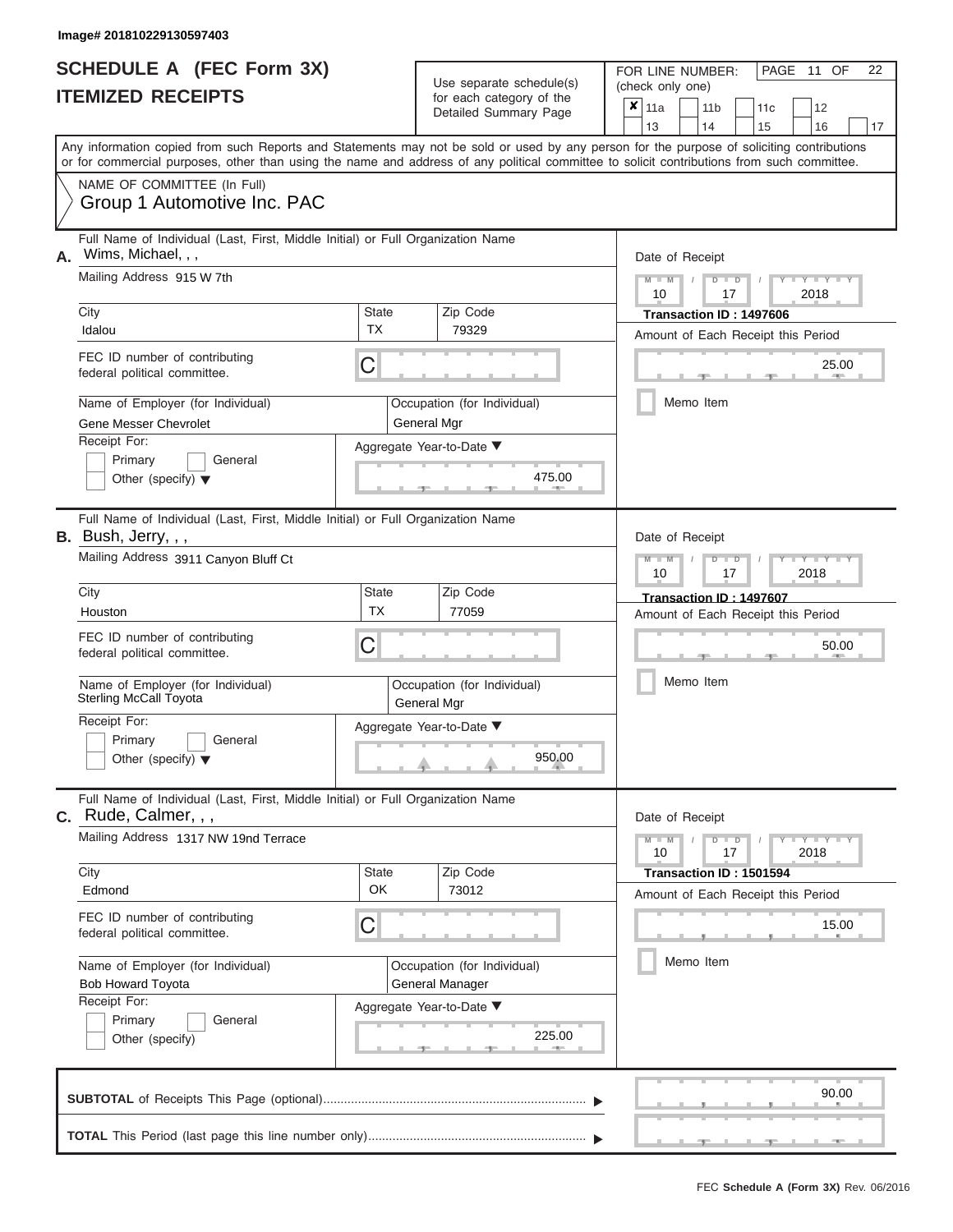| <b>SCHEDULE A (FEC Form 3X)</b> |  |  |
|---------------------------------|--|--|
| <b>ITEMIZED RECEIPTS</b>        |  |  |

FOR LINE NUMBER:<br>(check only one) Use separate schedule(s)<br>for each category of the

|                                                                                                                        |                                                                                                                                                                                                                                                                                         |                           | $0.0011$ $0.000901$ $y$ $0.010$<br>Detailed Summary Page |        |                                                           | ×<br>11a<br>13  |                         | 11 <sub>b</sub><br>14              |                                                                  | 11 <sub>c</sub>         | 12<br>16         |    |  |  |  |  |  |  |  |
|------------------------------------------------------------------------------------------------------------------------|-----------------------------------------------------------------------------------------------------------------------------------------------------------------------------------------------------------------------------------------------------------------------------------------|---------------------------|----------------------------------------------------------|--------|-----------------------------------------------------------|-----------------|-------------------------|------------------------------------|------------------------------------------------------------------|-------------------------|------------------|----|--|--|--|--|--|--|--|
|                                                                                                                        | Any information copied from such Reports and Statements may not be sold or used by any person for the purpose of soliciting contributions<br>or for commercial purposes, other than using the name and address of any political committee to solicit contributions from such committee. |                           |                                                          |        |                                                           |                 |                         |                                    |                                                                  | 15                      |                  | 17 |  |  |  |  |  |  |  |
|                                                                                                                        | NAME OF COMMITTEE (In Full)<br>Group 1 Automotive Inc. PAC                                                                                                                                                                                                                              |                           |                                                          |        |                                                           |                 |                         |                                    |                                                                  |                         |                  |    |  |  |  |  |  |  |  |
| А.                                                                                                                     | Full Name of Individual (Last, First, Middle Initial) or Full Organization Name<br>Higgins, Bobby, , ,<br>Mailing Address 17704 Prairie Sky Way                                                                                                                                         |                           |                                                          |        | Date of Receipt<br>$M - M$<br>$D$ $D$<br>2018<br>10<br>17 |                 |                         |                                    |                                                                  |                         |                  |    |  |  |  |  |  |  |  |
|                                                                                                                        | City<br><b>State</b><br>Zip Code                                                                                                                                                                                                                                                        |                           |                                                          |        |                                                           |                 |                         |                                    |                                                                  | Transaction ID: 1501596 |                  |    |  |  |  |  |  |  |  |
|                                                                                                                        | Edmond                                                                                                                                                                                                                                                                                  | OK                        | 73012                                                    |        |                                                           |                 |                         |                                    |                                                                  |                         |                  |    |  |  |  |  |  |  |  |
|                                                                                                                        | FEC ID number of contributing<br>federal political committee.                                                                                                                                                                                                                           | C                         |                                                          |        | Amount of Each Receipt this Period<br>25.00               |                 |                         |                                    |                                                                  |                         |                  |    |  |  |  |  |  |  |  |
|                                                                                                                        | Name of Employer (for Individual)<br><b>Bob Howard Buick GMC</b>                                                                                                                                                                                                                        |                           | Occupation (for Individual)<br>General Manager           |        |                                                           | Memo Item       |                         |                                    |                                                                  |                         |                  |    |  |  |  |  |  |  |  |
|                                                                                                                        | Receipt For:<br>Aggregate Year-to-Date ▼<br>Primary<br>General<br>375.00<br>Other (specify) $\blacktriangledown$<br>$-1$                                                                                                                                                                |                           |                                                          |        |                                                           |                 |                         |                                    |                                                                  |                         |                  |    |  |  |  |  |  |  |  |
| Full Name of Individual (Last, First, Middle Initial) or Full Organization Name<br><b>B.</b> Prather, Jr, Stephen, , , |                                                                                                                                                                                                                                                                                         |                           |                                                          |        |                                                           |                 |                         | Date of Receipt                    |                                                                  |                         |                  |    |  |  |  |  |  |  |  |
|                                                                                                                        | Mailing Address 3526 Bassett Ct<br><b>State</b><br>Zip Code                                                                                                                                                                                                                             |                           |                                                          |        |                                                           |                 |                         |                                    | $M - M$<br>$\overline{\mathsf{D}}$<br>$\Box$<br>2018<br>10<br>17 |                         |                  |    |  |  |  |  |  |  |  |
|                                                                                                                        | City<br>Missouri City                                                                                                                                                                                                                                                                   |                           |                                                          |        |                                                           |                 | Transaction ID: 1501597 | Amount of Each Receipt this Period |                                                                  |                         |                  |    |  |  |  |  |  |  |  |
|                                                                                                                        | <b>TX</b><br>77459<br>FEC ID number of contributing<br>С<br>federal political committee.                                                                                                                                                                                                |                           |                                                          |        |                                                           |                 |                         |                                    |                                                                  |                         | 25.00            |    |  |  |  |  |  |  |  |
|                                                                                                                        | Name of Employer (for Individual)<br>Group 1 Automotive, Inc.                                                                                                                                                                                                                           |                           | Occupation (for Individual)<br>Director, Used Cars       |        |                                                           | Memo Item       |                         |                                    |                                                                  |                         |                  |    |  |  |  |  |  |  |  |
|                                                                                                                        | Receipt For:<br>Primary<br>General<br>Other (specify) $\blacktriangledown$                                                                                                                                                                                                              |                           | Aggregate Year-to-Date ▼                                 | 375.00 |                                                           |                 |                         |                                    |                                                                  |                         |                  |    |  |  |  |  |  |  |  |
| C.                                                                                                                     | Full Name of Individual (Last, First, Middle Initial) or Full Organization Name<br>Thompson, Darrell, , ,                                                                                                                                                                               |                           |                                                          |        |                                                           | Date of Receipt |                         |                                    |                                                                  |                         |                  |    |  |  |  |  |  |  |  |
|                                                                                                                        | Mailing Address 6 Cadence Ct                                                                                                                                                                                                                                                            |                           |                                                          |        |                                                           | $M - M$<br>10   |                         |                                    | $D$ $D$<br>17                                                    |                         | $+Y+Y+Y$<br>2018 |    |  |  |  |  |  |  |  |
|                                                                                                                        | City<br>Spring                                                                                                                                                                                                                                                                          | <b>State</b><br><b>TX</b> | Zip Code<br>77389                                        |        |                                                           |                 |                         |                                    |                                                                  | Transaction ID: 1501598 |                  |    |  |  |  |  |  |  |  |
|                                                                                                                        | Amount of Each Receipt this Period<br>FEC ID number of contributing<br>С<br>25.00<br>federal political committee.                                                                                                                                                                       |                           |                                                          |        |                                                           |                 |                         |                                    |                                                                  |                         |                  |    |  |  |  |  |  |  |  |
|                                                                                                                        | Memo Item<br>Name of Employer (for Individual)<br>Occupation (for Individual)<br>Munday Chevrolet<br><b>General Manager</b><br>Receipt For:                                                                                                                                             |                           |                                                          |        |                                                           |                 |                         |                                    |                                                                  |                         |                  |    |  |  |  |  |  |  |  |
|                                                                                                                        | Primary<br>General<br>Other (specify)                                                                                                                                                                                                                                                   |                           | Aggregate Year-to-Date ▼                                 | 375.00 |                                                           |                 |                         |                                    |                                                                  |                         |                  |    |  |  |  |  |  |  |  |
|                                                                                                                        |                                                                                                                                                                                                                                                                                         |                           |                                                          |        |                                                           |                 |                         |                                    |                                                                  |                         | 75.00            |    |  |  |  |  |  |  |  |
|                                                                                                                        |                                                                                                                                                                                                                                                                                         |                           |                                                          |        |                                                           |                 |                         |                                    |                                                                  |                         |                  |    |  |  |  |  |  |  |  |

PAGE 12 OF 22

 $\frac{1}{2}$  ,  $\frac{1}{2}$  ,  $\frac{1}{2}$  ,  $\frac{1}{2}$  ,  $\frac{1}{2}$  ,  $\frac{1}{2}$  ,  $\frac{1}{2}$  ,  $\frac{1}{2}$  ,  $\frac{1}{2}$  ,  $\frac{1}{2}$  ,  $\frac{1}{2}$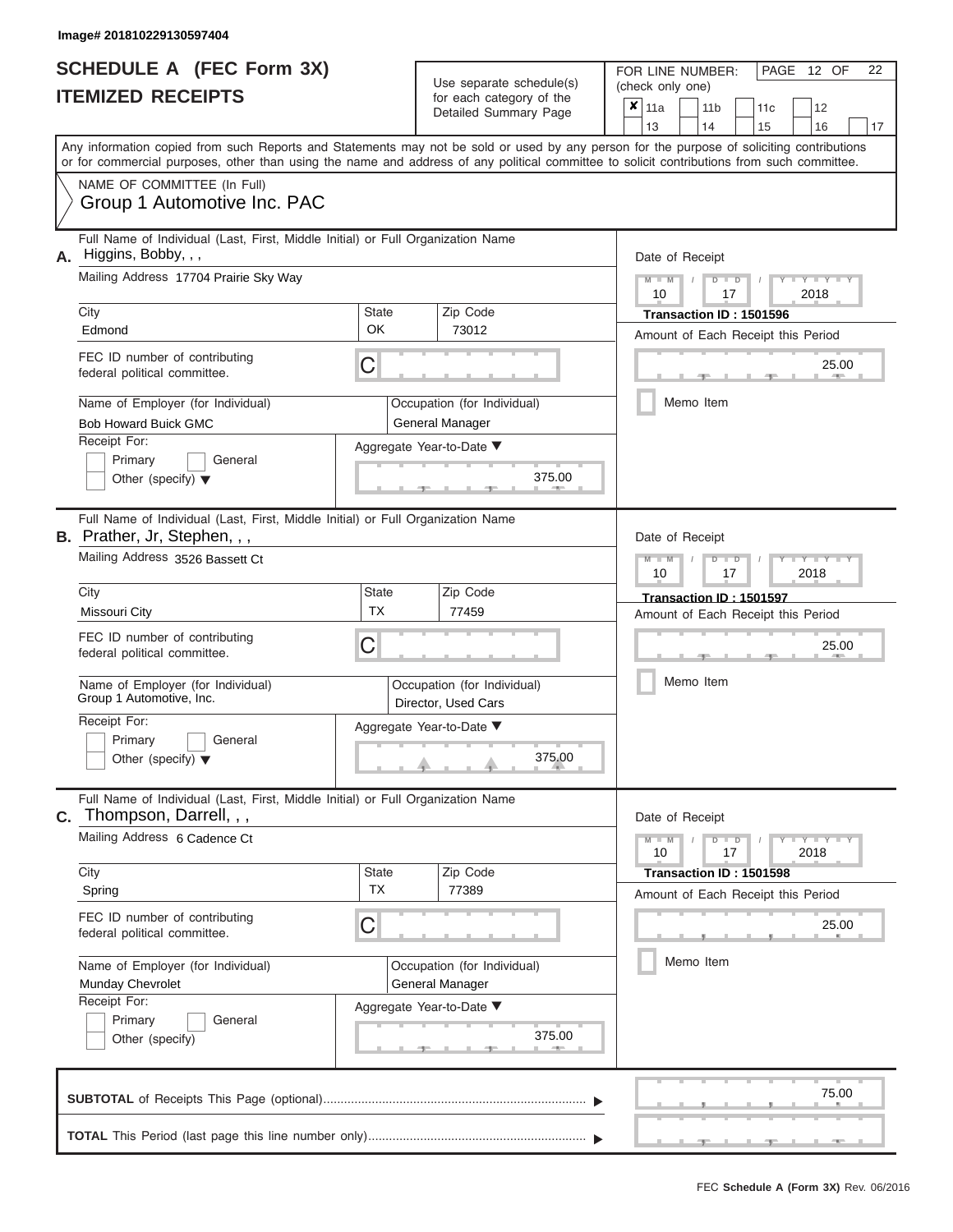|                          | SCHEDULE A (FEC Form 3X) |
|--------------------------|--------------------------|
| <b>ITEMIZED RECEIPTS</b> |                          |

FOR LINE NUMBER:<br>(check only one) Use separate schedule(s)<br>for each category of the

|                                                                                                                                                  |                                                                                                                                                                                                          |                           |                                                | $0.0011$ $0.000901$ $y$ $0.010$<br>Detailed Summary Page | ×                                                         | 11a             |         | 11 <sub>b</sub><br>14                                | 11 <sub>c</sub>                                               | 12                  |       |  |  |  |  |  |
|--------------------------------------------------------------------------------------------------------------------------------------------------|----------------------------------------------------------------------------------------------------------------------------------------------------------------------------------------------------------|---------------------------|------------------------------------------------|----------------------------------------------------------|-----------------------------------------------------------|-----------------|---------|------------------------------------------------------|---------------------------------------------------------------|---------------------|-------|--|--|--|--|--|
|                                                                                                                                                  | Any information copied from such Reports and Statements may not be sold or used by any person for the purpose of soliciting contributions                                                                |                           |                                                |                                                          |                                                           | 13              |         |                                                      | 15                                                            | 16                  | 17    |  |  |  |  |  |
|                                                                                                                                                  | or for commercial purposes, other than using the name and address of any political committee to solicit contributions from such committee.<br>NAME OF COMMITTEE (In Full)<br>Group 1 Automotive Inc. PAC |                           |                                                |                                                          |                                                           |                 |         |                                                      |                                                               |                     |       |  |  |  |  |  |
| А.                                                                                                                                               | Full Name of Individual (Last, First, Middle Initial) or Full Organization Name<br>Cooper, Kimono, , ,<br>Mailing Address 16807 Adelaide Dr                                                              |                           |                                                |                                                          | Date of Receipt<br>$M - M$<br>$D$ $D$<br>2018<br>10<br>17 |                 |         |                                                      |                                                               |                     |       |  |  |  |  |  |
|                                                                                                                                                  | City                                                                                                                                                                                                     | <b>State</b>              | Zip Code                                       |                                                          |                                                           |                 |         |                                                      | Transaction ID: 1501599                                       |                     |       |  |  |  |  |  |
|                                                                                                                                                  | Richmond                                                                                                                                                                                                 | <b>TX</b>                 | 77407                                          |                                                          | Amount of Each Receipt this Period                        |                 |         |                                                      |                                                               |                     |       |  |  |  |  |  |
|                                                                                                                                                  | FEC ID number of contributing<br>federal political committee.                                                                                                                                            | C                         |                                                |                                                          | 25.00                                                     |                 |         |                                                      |                                                               |                     |       |  |  |  |  |  |
|                                                                                                                                                  | Name of Employer (for Individual)<br><b>Sterling McCall Buick GMC</b>                                                                                                                                    |                           | Occupation (for Individual)<br>General Manager |                                                          |                                                           |                 |         | Memo Item                                            |                                                               |                     |       |  |  |  |  |  |
| Receipt For:<br>Aggregate Year-to-Date ▼<br>Primary<br>General<br>375.00<br>Other (specify) $\blacktriangledown$<br>$-1$                         |                                                                                                                                                                                                          |                           |                                                |                                                          |                                                           |                 |         |                                                      |                                                               |                     |       |  |  |  |  |  |
| Full Name of Individual (Last, First, Middle Initial) or Full Organization Name<br>B. Zanka, Rhonda, , ,<br>Mailing Address 105 Soear Point Cove |                                                                                                                                                                                                          |                           |                                                |                                                          |                                                           |                 | $M - M$ | Date of Receipt<br>$\overline{\mathsf{D}}$<br>$\Box$ |                                                               |                     |       |  |  |  |  |  |
| 10<br>17<br>City<br><b>State</b><br>Zip Code                                                                                                     |                                                                                                                                                                                                          |                           |                                                |                                                          |                                                           |                 |         |                                                      | 2018                                                          |                     |       |  |  |  |  |  |
|                                                                                                                                                  | Transaction ID: 1501600<br><b>TX</b><br>78628<br>Georgetown<br>Amount of Each Receipt this Period                                                                                                        |                           |                                                |                                                          |                                                           |                 |         |                                                      |                                                               |                     |       |  |  |  |  |  |
| FEC ID number of contributing<br>С<br>federal political committee.                                                                               |                                                                                                                                                                                                          |                           |                                                |                                                          |                                                           |                 |         |                                                      |                                                               | 25.00               |       |  |  |  |  |  |
|                                                                                                                                                  | Name of Employer (for Individual)<br>Mercedes Benz of Georgetown                                                                                                                                         |                           | Occupation (for Individual)<br>General Manager |                                                          | Memo Item                                                 |                 |         |                                                      |                                                               |                     |       |  |  |  |  |  |
|                                                                                                                                                  | Receipt For:<br>Primary<br>General<br>Other (specify) $\blacktriangledown$                                                                                                                               |                           | Aggregate Year-to-Date ▼                       | 375.00                                                   |                                                           |                 |         |                                                      |                                                               |                     |       |  |  |  |  |  |
|                                                                                                                                                  | Full Name of Individual (Last, First, Middle Initial) or Full Organization Name<br>C. Gillenwater, Jim, , ,                                                                                              |                           |                                                |                                                          |                                                           | Date of Receipt |         |                                                      |                                                               |                     |       |  |  |  |  |  |
|                                                                                                                                                  | Mailing Address 6111 Plantation Ln                                                                                                                                                                       |                           |                                                |                                                          |                                                           | $M - M$<br>10   |         | $D$ $D$<br>17                                        |                                                               | $Y + Y + Y$<br>2018 |       |  |  |  |  |  |
|                                                                                                                                                  | City<br>Flowermound                                                                                                                                                                                      | <b>State</b><br><b>TX</b> | Zip Code<br>75022                              |                                                          |                                                           |                 |         |                                                      | Transaction ID: 1501601<br>Amount of Each Receipt this Period |                     |       |  |  |  |  |  |
|                                                                                                                                                  | FEC ID number of contributing<br>federal political committee.                                                                                                                                            | С                         |                                                |                                                          |                                                           |                 |         |                                                      |                                                               |                     | 50.00 |  |  |  |  |  |
| Memo Item<br>Name of Employer (for Individual)<br>Occupation (for Individual)<br>Dallas Dodge Chrysler Jeep<br><b>General Manager</b>            |                                                                                                                                                                                                          |                           |                                                |                                                          |                                                           |                 |         |                                                      |                                                               |                     |       |  |  |  |  |  |
|                                                                                                                                                  | Receipt For:<br>Primary<br>General<br>Other (specify)                                                                                                                                                    |                           | Aggregate Year-to-Date ▼                       | 750.00                                                   |                                                           |                 |         |                                                      |                                                               |                     |       |  |  |  |  |  |
|                                                                                                                                                  |                                                                                                                                                                                                          |                           |                                                |                                                          |                                                           |                 |         |                                                      |                                                               | 100.00              |       |  |  |  |  |  |

PAGE 13 OF 22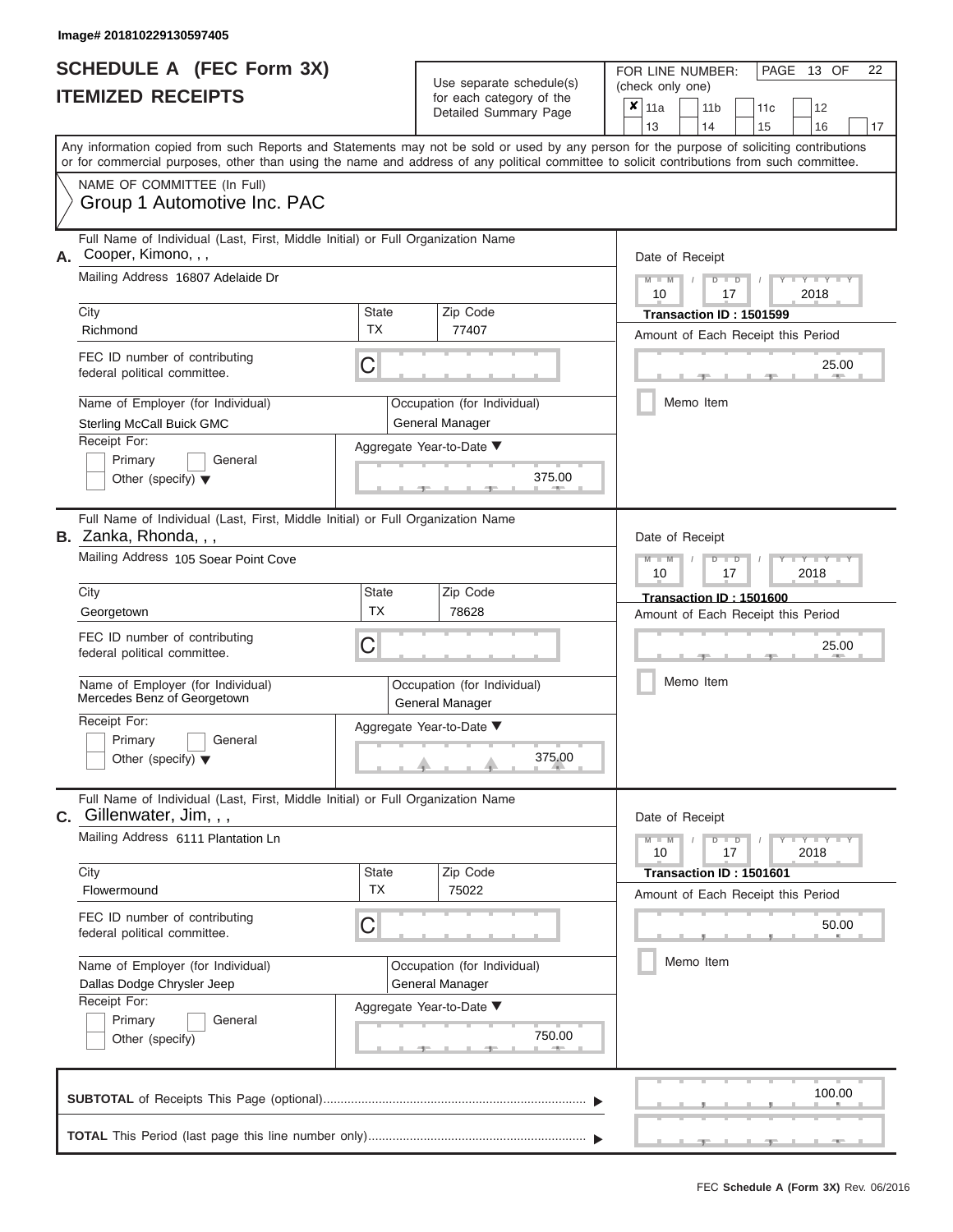| <b>SCHEDULE A (FEC Form 3X)</b><br><b>ITEMIZED RECEIPTS</b><br>NAME OF COMMITTEE (In Full)<br>Group 1 Automotive Inc. PAC                                                                                                                                                                    |                                                                                                                                                                                                                                                                                                                                                                                          |                                                     | Use separate schedule(s)<br>for each category of the<br>Detailed Summary Page        | PAGE 14 OF<br>22<br>FOR LINE NUMBER:<br>(check only one)<br>$\overline{\mathbf{x}}$   11a<br>11 <sub>b</sub><br>12<br>11c<br>13<br>14<br>15<br>16<br>17<br>Any information copied from such Reports and Statements may not be sold or used by any person for the purpose of soliciting contributions<br>or for commercial purposes, other than using the name and address of any political committee to solicit contributions from such committee. |
|----------------------------------------------------------------------------------------------------------------------------------------------------------------------------------------------------------------------------------------------------------------------------------------------|------------------------------------------------------------------------------------------------------------------------------------------------------------------------------------------------------------------------------------------------------------------------------------------------------------------------------------------------------------------------------------------|-----------------------------------------------------|--------------------------------------------------------------------------------------|----------------------------------------------------------------------------------------------------------------------------------------------------------------------------------------------------------------------------------------------------------------------------------------------------------------------------------------------------------------------------------------------------------------------------------------------------|
| Steeves, Lloyd, , ,<br>City<br>Wylie<br><b>Courtesy Nissan</b><br>Receipt For:<br>Primary                                                                                                                                                                                                    | Full Name of Individual (Last, First, Middle Initial) or Full Organization Name<br>Mailing Address 411 Snead Dr<br><b>State</b><br><b>TX</b><br>FEC ID number of contributing<br>C<br>federal political committee.<br>Name of Employer (for Individual)<br>Occupation (for Individual)<br>General Manager<br>Aggregate Year-to-Date ▼<br>General<br>Other (specify) $\blacktriangledown$ |                                                     |                                                                                      | Date of Receipt<br>$M - M$<br>Y LTY LT<br>$D$ $D$<br>$\overline{1}$<br>2018<br>10<br>17<br>Transaction ID: 1501602<br>Amount of Each Receipt this Period<br>50.00<br><b>AND</b><br>Memo Item                                                                                                                                                                                                                                                       |
| <b>B.</b> Southwick, Phillip, , ,<br>Mailing Address 1911 Summit Ave, #3<br>City<br>Dallas<br>FEC ID number of contributing<br>federal political committee.<br>Name of Employer (for Individual)<br>Advantage BMW Midtown<br>Receipt For:<br>Primary<br>Other (specify) $\blacktriangledown$ | Full Name of Individual (Last, First, Middle Initial) or Full Organization Name<br>General                                                                                                                                                                                                                                                                                               | State<br><b>TX</b><br>С<br>Aggregate Year-to-Date ▼ | Zip Code<br>75206<br>Occupation (for Individual)<br>General Manager<br>375.00        | Date of Receipt<br>$M - M$<br>$D$ $\Box$ $D$<br>$Y - Y$<br>T<br>2018<br>10<br>17<br>Transaction ID: 1501603<br>Amount of Each Receipt this Period<br>25.00<br>Memo Item                                                                                                                                                                                                                                                                            |
| $C.$ Watson, Wade, , ,<br>Mailing Address 6935 Glenwillow Dr<br>City<br>Beaumont<br>FEC ID number of contributing<br>federal political committee.<br>Name of Employer (for Individual)<br>Mercedes Benz of Beaumont<br>Receipt For:<br>Primary<br>Other (specify)                            | Full Name of Individual (Last, First, Middle Initial) or Full Organization Name<br>General                                                                                                                                                                                                                                                                                               | State<br><b>TX</b><br>C<br>Aggregate Year-to-Date ▼ | Zip Code<br>77706<br>Occupation (for Individual)<br>General Manager<br>375.00<br>-91 | Date of Receipt<br>$M - M$<br>$D$ $D$<br>$Y - Y - Y$<br>17<br>2018<br>10<br>Transaction ID: 1501604<br>Amount of Each Receipt this Period<br>25.00<br>Memo Item                                                                                                                                                                                                                                                                                    |

|  |  |  |  |                                          | 100.00 |  |
|--|--|--|--|------------------------------------------|--------|--|
|  |  |  |  | The contract of the contract of the con- |        |  |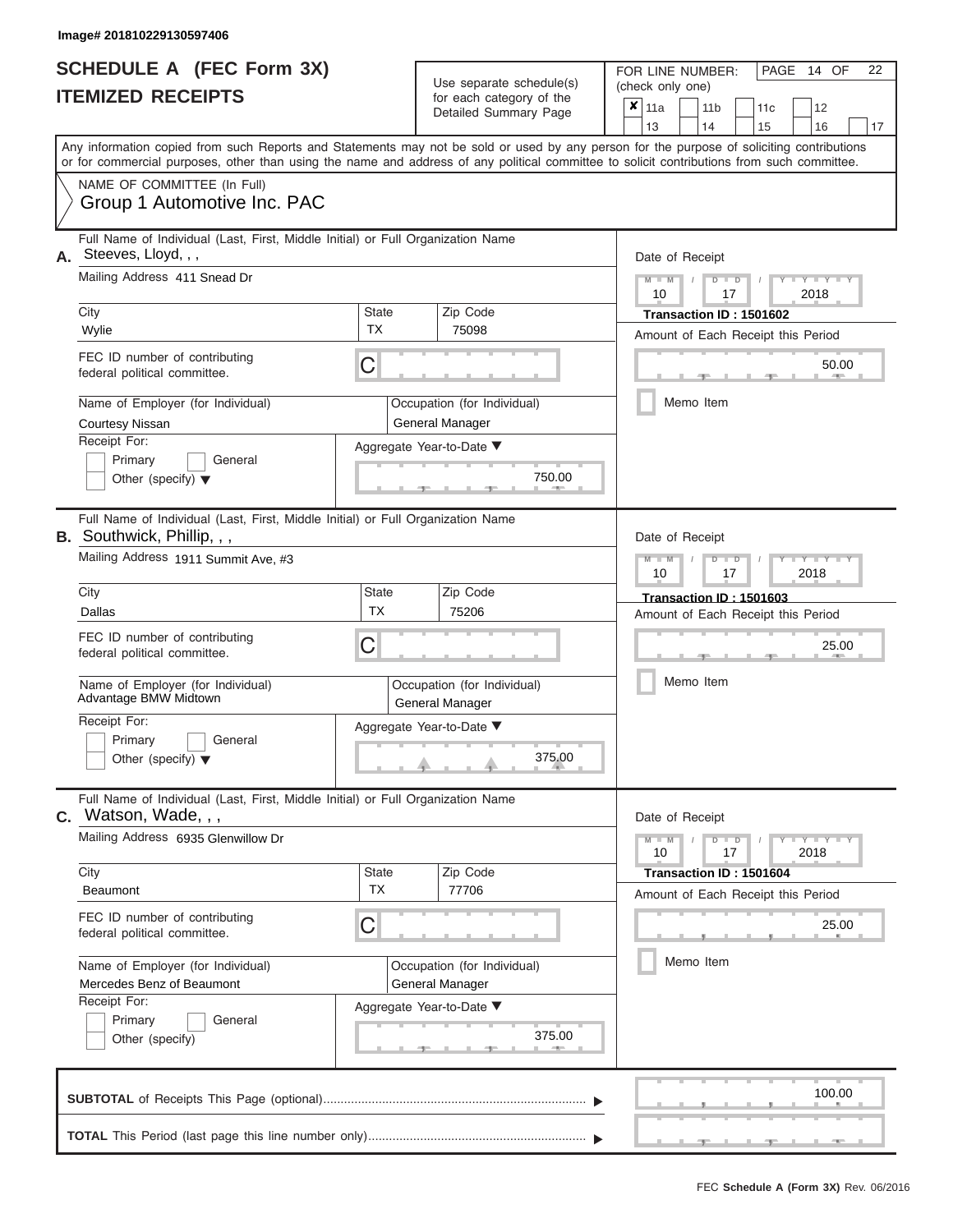|                          | <b>SCHEDULE A (FEC Form 3X)</b> |
|--------------------------|---------------------------------|
| <b>ITEMIZED RECEIPTS</b> |                                 |

FOR LINE NUMBER:<br>(check only one) Use separate schedule(s) (check only one) for each category of the  $\sqrt{2}$ 

|    | IIEMIZED RECEIPIS                                                                                                                                                                                                                                                                                                                                   |                                | for each category of the<br>Detailed Summary Page                                                                        | ×<br>11a<br>11 <sub>b</sub><br>12<br>11c<br>13<br>14<br>15<br>16<br>17                                                                                          |
|----|-----------------------------------------------------------------------------------------------------------------------------------------------------------------------------------------------------------------------------------------------------------------------------------------------------------------------------------------------------|--------------------------------|--------------------------------------------------------------------------------------------------------------------------|-----------------------------------------------------------------------------------------------------------------------------------------------------------------|
|    | Any information copied from such Reports and Statements may not be sold or used by any person for the purpose of soliciting contributions<br>or for commercial purposes, other than using the name and address of any political committee to solicit contributions from such committee.                                                             |                                |                                                                                                                          |                                                                                                                                                                 |
|    | NAME OF COMMITTEE (In Full)<br>Group 1 Automotive Inc. PAC                                                                                                                                                                                                                                                                                          |                                |                                                                                                                          |                                                                                                                                                                 |
| А. | Full Name of Individual (Last, First, Middle Initial) or Full Organization Name<br>Addison, John, , ,<br>Mailing Address 98 CR 2096<br>City<br>Liberty<br>FEC ID number of contributing<br>federal political committee.<br>Name of Employer (for Individual)<br>David Taylor Cadillac<br>Receipt For:<br>Primary<br>General                         | <b>State</b><br><b>TX</b><br>C | Zip Code<br>77575<br>Occupation (for Individual)<br>General Manager<br>Aggregate Year-to-Date ▼<br>375.00                | Date of Receipt<br>$Y = Y$<br>D<br>$\overline{D}$<br>2018<br>17<br>10<br>Transaction ID: 1501605<br>Amount of Each Receipt this Period<br>25.00<br>Memo Item    |
|    | Other (specify) $\blacktriangledown$<br>Full Name of Individual (Last, First, Middle Initial) or Full Organization Name<br><b>B.</b> Giovanni, Mark, , ,<br>Mailing Address 14 Morning Star Dr<br>City                                                                                                                                              | <b>State</b>                   | Zip Code                                                                                                                 | Date of Receipt<br>Y I Y<br>D<br>2018<br>10<br>17                                                                                                               |
|    | Stratham<br>FEC ID number of contributing<br>federal political committee.<br>Name of Employer (for Individual)<br>Audi Peabody<br>Receipt For:<br>Primary<br>General<br>Other (specify) $\blacktriangledown$                                                                                                                                        | NΗ<br>C                        | 03885<br>Occupation (for Individual)<br>General Manager<br>Aggregate Year-to-Date ▼<br>1020.00                           | Transaction ID: 1501608<br>Amount of Each Receipt this Period<br>40.00<br>Memo Item                                                                             |
|    | Full Name of Individual (Last, First, Middle Initial) or Full Organization Name<br>$c.$ Long, Nigel, , ,<br>Mailing Address 9 Chandler Lane<br>City<br>Epping<br>FEC ID number of contributing<br>federal political committee.<br>Name of Employer (for Individual)<br>Lexus of Manchester<br>Receipt For:<br>General<br>Primary<br>Other (specify) | <b>State</b><br><b>NH</b><br>C | Zip Code<br>03042<br>Occupation (for Individual)<br>General Manager<br>Aggregate Year-to-Date ▼<br>1275.00<br><b>AND</b> | Date of Receipt<br>$Y = Y + Y$<br>$M - M$<br>$D$ $D$<br>10<br>17<br>2018<br>Transaction ID: 1501609<br>Amount of Each Receipt this Period<br>50.00<br>Memo Item |
|    |                                                                                                                                                                                                                                                                                                                                                     |                                |                                                                                                                          | 115.00                                                                                                                                                          |
|    |                                                                                                                                                                                                                                                                                                                                                     |                                |                                                                                                                          |                                                                                                                                                                 |

PAGE 15 OF 22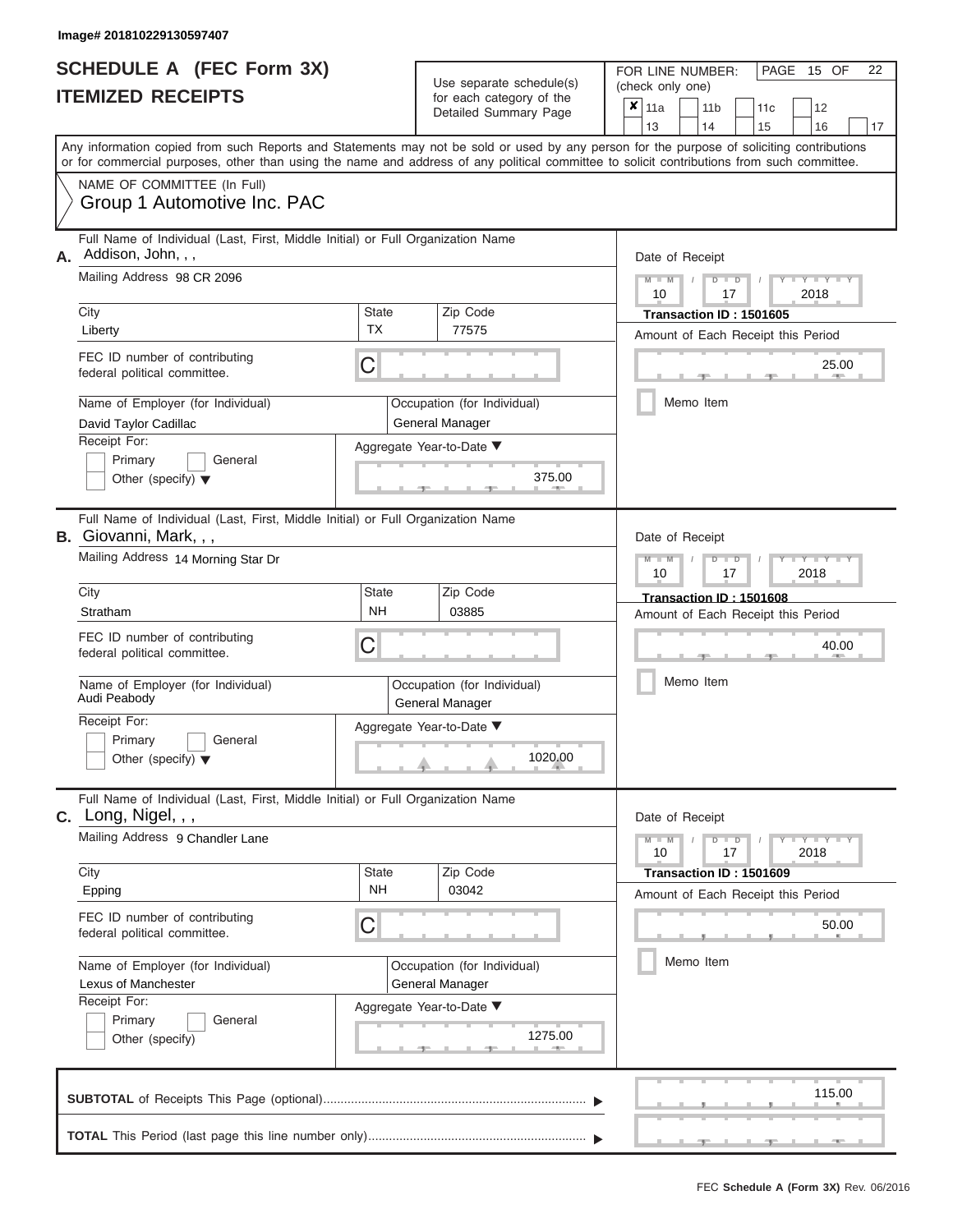Other (specify)

| iiiiay <del>c#</del> zu io iuzza i <i>a</i> uaa <i>i</i> 400                                                                                                                                                                                                                                                           |              |                                                   |                                                               |                                                                                   |                                                             |                   |    |  |  |  |  |
|------------------------------------------------------------------------------------------------------------------------------------------------------------------------------------------------------------------------------------------------------------------------------------------------------------------------|--------------|---------------------------------------------------|---------------------------------------------------------------|-----------------------------------------------------------------------------------|-------------------------------------------------------------|-------------------|----|--|--|--|--|
| SCHEDULE A (FEC Form 3X)<br><b>ITEMIZED RECEIPTS</b>                                                                                                                                                                                                                                                                   |              | Use separate schedule(s)                          |                                                               |                                                                                   | 16 OF<br>22<br>PAGE<br>FOR LINE NUMBER:<br>(check only one) |                   |    |  |  |  |  |
|                                                                                                                                                                                                                                                                                                                        |              | for each category of the<br>Detailed Summary Page | ×<br>11a                                                      | 11 <sub>b</sub>                                                                   | 11c                                                         | 12                |    |  |  |  |  |
|                                                                                                                                                                                                                                                                                                                        |              |                                                   | 13                                                            | 14                                                                                | 15                                                          | 16                | 17 |  |  |  |  |
| Any information copied from such Reports and Statements may not be sold or used by any person for the purpose of soliciting contributions<br>or for commercial purposes, other than using the name and address of any political committee to solicit contributions from such committee.<br>NAME OF COMMITTEE (In Full) |              |                                                   |                                                               |                                                                                   |                                                             |                   |    |  |  |  |  |
| Group 1 Automotive Inc. PAC                                                                                                                                                                                                                                                                                            |              |                                                   |                                                               |                                                                                   |                                                             |                   |    |  |  |  |  |
| Full Name of Individual (Last, First, Middle Initial) or Full Organization Name                                                                                                                                                                                                                                        |              |                                                   |                                                               |                                                                                   |                                                             |                   |    |  |  |  |  |
| Viviani, Joseph, , ,<br>А.                                                                                                                                                                                                                                                                                             |              |                                                   |                                                               | Date of Receipt                                                                   |                                                             |                   |    |  |  |  |  |
| Mailing Address 725 Welsh Lane                                                                                                                                                                                                                                                                                         |              |                                                   |                                                               |                                                                                   | $D$ $D$                                                     | Y TYT             |    |  |  |  |  |
|                                                                                                                                                                                                                                                                                                                        |              |                                                   | 10                                                            |                                                                                   | 17                                                          | 2018              |    |  |  |  |  |
| City                                                                                                                                                                                                                                                                                                                   | <b>State</b> | Zip Code                                          |                                                               |                                                                                   | Transaction ID: 1501610                                     |                   |    |  |  |  |  |
| Williamstown                                                                                                                                                                                                                                                                                                           | NJ           | 08094                                             |                                                               |                                                                                   | Amount of Each Receipt this Period                          |                   |    |  |  |  |  |
| FEC ID number of contributing                                                                                                                                                                                                                                                                                          |              |                                                   |                                                               |                                                                                   |                                                             |                   |    |  |  |  |  |
| federal political committee.                                                                                                                                                                                                                                                                                           | С            |                                                   |                                                               |                                                                                   |                                                             | 50.00             |    |  |  |  |  |
| Name of Employer (for Individual)                                                                                                                                                                                                                                                                                      |              | Occupation (for Individual)                       |                                                               | Memo Item                                                                         |                                                             |                   |    |  |  |  |  |
| Boarwalk Honda                                                                                                                                                                                                                                                                                                         |              | General Manager                                   |                                                               |                                                                                   |                                                             |                   |    |  |  |  |  |
| Receipt For:                                                                                                                                                                                                                                                                                                           |              |                                                   |                                                               |                                                                                   |                                                             |                   |    |  |  |  |  |
| Primary<br>General                                                                                                                                                                                                                                                                                                     |              | Aggregate Year-to-Date ▼                          |                                                               |                                                                                   |                                                             |                   |    |  |  |  |  |
| Other (specify) $\blacktriangledown$                                                                                                                                                                                                                                                                                   |              | 1275.00                                           |                                                               |                                                                                   |                                                             |                   |    |  |  |  |  |
|                                                                                                                                                                                                                                                                                                                        |              |                                                   |                                                               |                                                                                   |                                                             |                   |    |  |  |  |  |
| Full Name of Individual (Last, First, Middle Initial) or Full Organization Name<br><b>B.</b> Menniti, Vincent, , ,<br>Mailing Address 2605 Grange Court                                                                                                                                                                |              |                                                   | $\overline{\mathsf{M}}$                                       | Date of Receipt<br>Y TYT<br>$\overline{\mathsf{D}}$<br>$\Box$<br>10<br>2018<br>17 |                                                             |                   |    |  |  |  |  |
| City                                                                                                                                                                                                                                                                                                                   | <b>State</b> | Zip Code                                          |                                                               |                                                                                   |                                                             |                   |    |  |  |  |  |
| Mays Landing                                                                                                                                                                                                                                                                                                           | <b>NJ</b>    | 08330                                             | Transaction ID: 1501611<br>Amount of Each Receipt this Period |                                                                                   |                                                             |                   |    |  |  |  |  |
| FEC ID number of contributing<br>federal political committee.                                                                                                                                                                                                                                                          | С            |                                                   | 50.00                                                         |                                                                                   |                                                             |                   |    |  |  |  |  |
| Name of Employer (for Individual)<br><b>BMW Atlantic City</b>                                                                                                                                                                                                                                                          |              | Occupation (for Individual)<br>General Manager    |                                                               | Memo Item                                                                         |                                                             |                   |    |  |  |  |  |
| Receipt For:                                                                                                                                                                                                                                                                                                           |              | Aggregate Year-to-Date ▼                          |                                                               |                                                                                   |                                                             |                   |    |  |  |  |  |
| Primary<br>General                                                                                                                                                                                                                                                                                                     |              |                                                   |                                                               |                                                                                   |                                                             |                   |    |  |  |  |  |
| Other (specify) $\blacktriangledown$                                                                                                                                                                                                                                                                                   |              | 1275.00                                           |                                                               |                                                                                   |                                                             |                   |    |  |  |  |  |
| Full Name of Individual (Last, First, Middle Initial) or Full Organization Name<br>C. Minner, Danon, , ,                                                                                                                                                                                                               |              |                                                   |                                                               | Date of Receipt                                                                   |                                                             |                   |    |  |  |  |  |
| Mailing Address 400 Sunny Isles Blvd<br>Apt 817                                                                                                                                                                                                                                                                        |              |                                                   | $M - M$<br>10                                                 |                                                                                   | $D$ $D$<br>17                                               | $Y = Y =$<br>2018 |    |  |  |  |  |
| City                                                                                                                                                                                                                                                                                                                   | State        | Zip Code                                          |                                                               |                                                                                   | Transaction ID: 1501618                                     |                   |    |  |  |  |  |
| Sunny Isle Beach                                                                                                                                                                                                                                                                                                       | FL.          | 33160                                             |                                                               |                                                                                   |                                                             |                   |    |  |  |  |  |
| FEC ID number of contributing<br>federal political committee.                                                                                                                                                                                                                                                          | С            |                                                   | Amount of Each Receipt this Period<br>25.00                   |                                                                                   |                                                             |                   |    |  |  |  |  |
|                                                                                                                                                                                                                                                                                                                        |              |                                                   |                                                               |                                                                                   |                                                             |                   |    |  |  |  |  |
| Name of Employer (for Individual)<br>Audi North Miami                                                                                                                                                                                                                                                                  |              | Occupation (for Individual)<br>General Manager    |                                                               | Memo Item                                                                         |                                                             |                   |    |  |  |  |  |
| Receipt For:                                                                                                                                                                                                                                                                                                           |              | Aggregate Year-to-Date ▼                          |                                                               |                                                                                   |                                                             |                   |    |  |  |  |  |
| Primary<br>General                                                                                                                                                                                                                                                                                                     |              |                                                   |                                                               |                                                                                   |                                                             |                   |    |  |  |  |  |
| Other (specify)                                                                                                                                                                                                                                                                                                        |              | 375.00                                            |                                                               |                                                                                   |                                                             |                   |    |  |  |  |  |

 ▲ ▲ ▲ , , . , , . 125.00**SUBTOTAL** of Receipts This Page (optional)............................................................................ **TOTAL** This Period (last page this line number only)............................................................... ▼ ▼

 $\frac{375.6}{9}$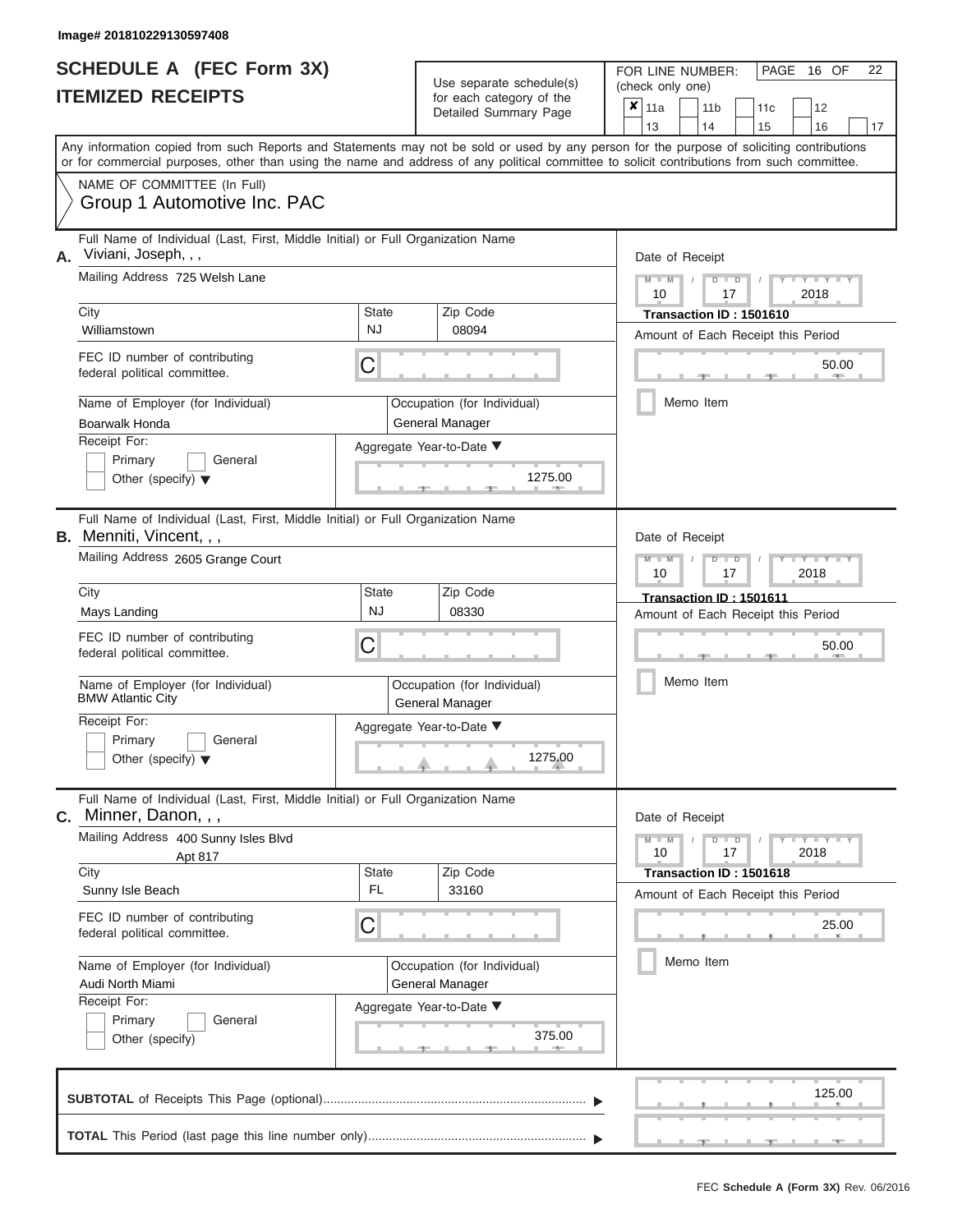|                          | SCHEDULE A (FEC Form 3X) |
|--------------------------|--------------------------|
| <b>ITEMIZED RECEIPTS</b> |                          |

FOR LINE NUMBER:<br>(check only one) Use separate schedule(s)<br>for each category of the<br>Detailed Summary Dage

|                                                                                                                                                                                                                                                                                                                                                                                                                                                                                                                                                                                                                                                                                                                                                                                                                                                                                                                                                                                                                                                                                                                                                                                                                                                                                                                                                                                                                                                                                                                                                  |                                                                       |                          |                                             |                                                | ×                                            | 11a<br>13                                                     |  | 11 <sub>b</sub><br>14 | 11 <sub>c</sub><br>15              | 12<br>16 | 17 |  |  |  |
|--------------------------------------------------------------------------------------------------------------------------------------------------------------------------------------------------------------------------------------------------------------------------------------------------------------------------------------------------------------------------------------------------------------------------------------------------------------------------------------------------------------------------------------------------------------------------------------------------------------------------------------------------------------------------------------------------------------------------------------------------------------------------------------------------------------------------------------------------------------------------------------------------------------------------------------------------------------------------------------------------------------------------------------------------------------------------------------------------------------------------------------------------------------------------------------------------------------------------------------------------------------------------------------------------------------------------------------------------------------------------------------------------------------------------------------------------------------------------------------------------------------------------------------------------|-----------------------------------------------------------------------|--------------------------|---------------------------------------------|------------------------------------------------|----------------------------------------------|---------------------------------------------------------------|--|-----------------------|------------------------------------|----------|----|--|--|--|
| $\frac{1}{2}$<br>Detailed Summary Page<br>Any information copied from such Reports and Statements may not be sold or used by any person for the purpose of soliciting contributions<br>or for commercial purposes, other than using the name and address of any political committee to solicit contributions from such committee.<br>NAME OF COMMITTEE (In Full)<br>Group 1 Automotive Inc. PAC<br>Full Name of Individual (Last, First, Middle Initial) or Full Organization Name<br>Cartwright, Nathan, , ,<br>Mailing Address 835 Leyland Lane<br>City<br><b>State</b><br>Zip Code<br>GA<br>30809<br>Evans<br>FEC ID number of contributing<br>С<br>federal political committee.<br>Name of Employer (for Individual)<br>Occupation (for Individual)<br>General Manager<br>Mercedes Benz of Augusta<br>Receipt For:<br>Aggregate Year-to-Date ▼<br>Primary<br>General<br>300.00<br>Other (specify) $\blacktriangledown$<br>一<br>Full Name of Individual (Last, First, Middle Initial) or Full Organization Name<br><b>B.</b> Molthop, Steven, , ,<br>Mailing Address 159 Center Dr<br>City<br><b>State</b><br>Zip Code<br>GA<br>31326<br>Rincon<br>FEC ID number of contributing<br>С<br>federal political committee.<br>Name of Employer (for Individual)<br>Occupation (for Individual)<br><b>Hilton Head BMW</b><br>General Manager<br>Receipt For:<br>Aggregate Year-to-Date ▼<br>Primary<br>General<br>750.00<br>Other (specify) $\blacktriangledown$<br>Full Name of Individual (Last, First, Middle Initial) or Full Organization Name |                                                                       |                          |                                             |                                                |                                              |                                                               |  |                       |                                    |          |    |  |  |  |
|                                                                                                                                                                                                                                                                                                                                                                                                                                                                                                                                                                                                                                                                                                                                                                                                                                                                                                                                                                                                                                                                                                                                                                                                                                                                                                                                                                                                                                                                                                                                                  |                                                                       |                          |                                             |                                                |                                              |                                                               |  |                       |                                    |          |    |  |  |  |
|                                                                                                                                                                                                                                                                                                                                                                                                                                                                                                                                                                                                                                                                                                                                                                                                                                                                                                                                                                                                                                                                                                                                                                                                                                                                                                                                                                                                                                                                                                                                                  |                                                                       |                          |                                             |                                                |                                              | Date of Receipt<br>$M - M$<br>$D$ $D$                         |  |                       |                                    |          |    |  |  |  |
|                                                                                                                                                                                                                                                                                                                                                                                                                                                                                                                                                                                                                                                                                                                                                                                                                                                                                                                                                                                                                                                                                                                                                                                                                                                                                                                                                                                                                                                                                                                                                  |                                                                       |                          |                                             |                                                |                                              | 2018<br>10<br>17<br>Transaction ID: 1501619                   |  |                       |                                    |          |    |  |  |  |
|                                                                                                                                                                                                                                                                                                                                                                                                                                                                                                                                                                                                                                                                                                                                                                                                                                                                                                                                                                                                                                                                                                                                                                                                                                                                                                                                                                                                                                                                                                                                                  |                                                                       |                          |                                             |                                                |                                              | Amount of Each Receipt this Period                            |  |                       |                                    |          |    |  |  |  |
|                                                                                                                                                                                                                                                                                                                                                                                                                                                                                                                                                                                                                                                                                                                                                                                                                                                                                                                                                                                                                                                                                                                                                                                                                                                                                                                                                                                                                                                                                                                                                  |                                                                       |                          |                                             |                                                | 20.00                                        |                                                               |  |                       |                                    |          |    |  |  |  |
|                                                                                                                                                                                                                                                                                                                                                                                                                                                                                                                                                                                                                                                                                                                                                                                                                                                                                                                                                                                                                                                                                                                                                                                                                                                                                                                                                                                                                                                                                                                                                  |                                                                       |                          |                                             |                                                |                                              |                                                               |  | Memo Item             |                                    |          |    |  |  |  |
|                                                                                                                                                                                                                                                                                                                                                                                                                                                                                                                                                                                                                                                                                                                                                                                                                                                                                                                                                                                                                                                                                                                                                                                                                                                                                                                                                                                                                                                                                                                                                  |                                                                       |                          |                                             |                                                |                                              |                                                               |  |                       |                                    |          |    |  |  |  |
|                                                                                                                                                                                                                                                                                                                                                                                                                                                                                                                                                                                                                                                                                                                                                                                                                                                                                                                                                                                                                                                                                                                                                                                                                                                                                                                                                                                                                                                                                                                                                  |                                                                       |                          |                                             |                                                | Date of Receipt<br>$M - M$<br>$\blacksquare$ |                                                               |  |                       |                                    |          |    |  |  |  |
|                                                                                                                                                                                                                                                                                                                                                                                                                                                                                                                                                                                                                                                                                                                                                                                                                                                                                                                                                                                                                                                                                                                                                                                                                                                                                                                                                                                                                                                                                                                                                  |                                                                       |                          | 2018<br>10<br>17                            |                                                |                                              |                                                               |  |                       |                                    |          |    |  |  |  |
|                                                                                                                                                                                                                                                                                                                                                                                                                                                                                                                                                                                                                                                                                                                                                                                                                                                                                                                                                                                                                                                                                                                                                                                                                                                                                                                                                                                                                                                                                                                                                  |                                                                       |                          |                                             |                                                | Transaction ID: 1501621                      |                                                               |  |                       |                                    |          |    |  |  |  |
|                                                                                                                                                                                                                                                                                                                                                                                                                                                                                                                                                                                                                                                                                                                                                                                                                                                                                                                                                                                                                                                                                                                                                                                                                                                                                                                                                                                                                                                                                                                                                  |                                                                       |                          | Amount of Each Receipt this Period<br>50.00 |                                                |                                              |                                                               |  |                       |                                    |          |    |  |  |  |
|                                                                                                                                                                                                                                                                                                                                                                                                                                                                                                                                                                                                                                                                                                                                                                                                                                                                                                                                                                                                                                                                                                                                                                                                                                                                                                                                                                                                                                                                                                                                                  |                                                                       |                          |                                             |                                                | Memo Item                                    |                                                               |  |                       |                                    |          |    |  |  |  |
|                                                                                                                                                                                                                                                                                                                                                                                                                                                                                                                                                                                                                                                                                                                                                                                                                                                                                                                                                                                                                                                                                                                                                                                                                                                                                                                                                                                                                                                                                                                                                  |                                                                       |                          |                                             |                                                |                                              |                                                               |  |                       |                                    |          |    |  |  |  |
|                                                                                                                                                                                                                                                                                                                                                                                                                                                                                                                                                                                                                                                                                                                                                                                                                                                                                                                                                                                                                                                                                                                                                                                                                                                                                                                                                                                                                                                                                                                                                  | C. LaRosa, Anthony, , ,                                               |                          |                                             |                                                |                                              | Date of Receipt                                               |  |                       |                                    |          |    |  |  |  |
|                                                                                                                                                                                                                                                                                                                                                                                                                                                                                                                                                                                                                                                                                                                                                                                                                                                                                                                                                                                                                                                                                                                                                                                                                                                                                                                                                                                                                                                                                                                                                  | Mailing Address 177 MacQue Drive                                      |                          |                                             |                                                |                                              | $Y - Y - Y - Y - Y$<br>$M - M$<br>$D$ $D$<br>10<br>17<br>2018 |  |                       |                                    |          |    |  |  |  |
|                                                                                                                                                                                                                                                                                                                                                                                                                                                                                                                                                                                                                                                                                                                                                                                                                                                                                                                                                                                                                                                                                                                                                                                                                                                                                                                                                                                                                                                                                                                                                  | City<br>Harahan                                                       | <b>State</b><br>LA       |                                             | Zip Code<br>70123                              |                                              |                                                               |  |                       | Transaction ID: 1501622            |          |    |  |  |  |
|                                                                                                                                                                                                                                                                                                                                                                                                                                                                                                                                                                                                                                                                                                                                                                                                                                                                                                                                                                                                                                                                                                                                                                                                                                                                                                                                                                                                                                                                                                                                                  | FEC ID number of contributing<br>federal political committee.         | С                        |                                             |                                                |                                              |                                                               |  |                       | Amount of Each Receipt this Period | 25.00    |    |  |  |  |
|                                                                                                                                                                                                                                                                                                                                                                                                                                                                                                                                                                                                                                                                                                                                                                                                                                                                                                                                                                                                                                                                                                                                                                                                                                                                                                                                                                                                                                                                                                                                                  | Name of Employer (for Individual)<br>Bohn Bros Toyota<br>Receipt For: |                          |                                             | Occupation (for Individual)<br>General Manager |                                              |                                                               |  | Memo Item             |                                    |          |    |  |  |  |
|                                                                                                                                                                                                                                                                                                                                                                                                                                                                                                                                                                                                                                                                                                                                                                                                                                                                                                                                                                                                                                                                                                                                                                                                                                                                                                                                                                                                                                                                                                                                                  | Primary<br>General<br>Other (specify)                                 | Aggregate Year-to-Date ▼ |                                             | 375.00                                         |                                              |                                                               |  |                       |                                    |          |    |  |  |  |
|                                                                                                                                                                                                                                                                                                                                                                                                                                                                                                                                                                                                                                                                                                                                                                                                                                                                                                                                                                                                                                                                                                                                                                                                                                                                                                                                                                                                                                                                                                                                                  |                                                                       |                          |                                             |                                                |                                              |                                                               |  |                       |                                    | 95.00    |    |  |  |  |
|                                                                                                                                                                                                                                                                                                                                                                                                                                                                                                                                                                                                                                                                                                                                                                                                                                                                                                                                                                                                                                                                                                                                                                                                                                                                                                                                                                                                                                                                                                                                                  |                                                                       |                          |                                             |                                                |                                              |                                                               |  |                       |                                    |          |    |  |  |  |

PAGE 17 OF 22

 ▲ ▲ ▲ , , .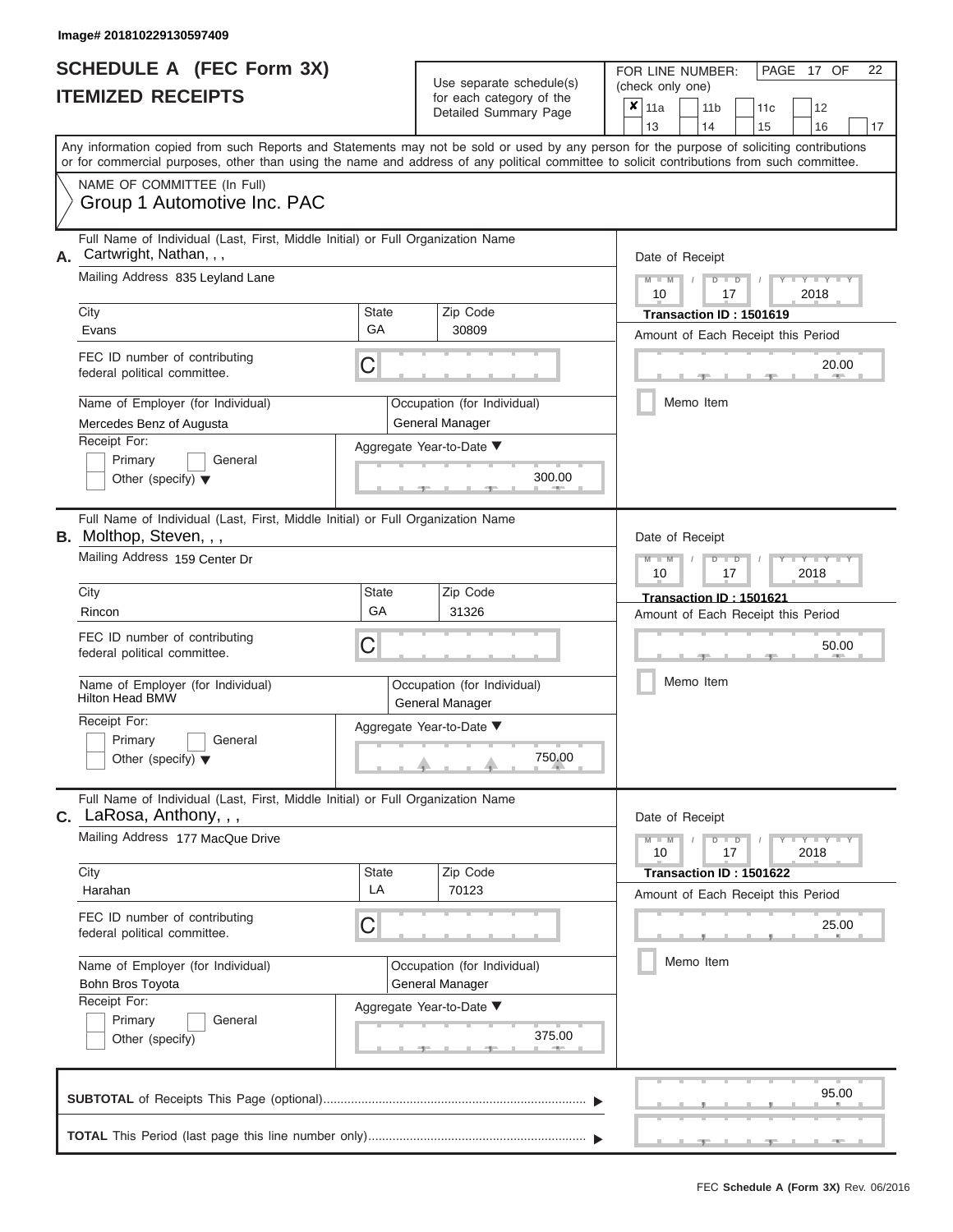|                          | <b>SCHEDULE A (FEC Form 3X)</b> |
|--------------------------|---------------------------------|
| <b>ITEMIZED RECEIPTS</b> |                                 |

FOR LINE NUMBER:<br>(check only one) Use separate schedule(s)<br>for each category of the

|    |                                                                                                                                            |                                                                                 | badii balogory or lin<br>Detailed Summary Page                |                                | ×                                                                 | 11a<br>13       |  | 11 <sub>b</sub><br>14                                | 11 <sub>c</sub>                       |  | 12     |    |  |  |  |  |  |
|----|--------------------------------------------------------------------------------------------------------------------------------------------|---------------------------------------------------------------------------------|---------------------------------------------------------------|--------------------------------|-------------------------------------------------------------------|-----------------|--|------------------------------------------------------|---------------------------------------|--|--------|----|--|--|--|--|--|
|    | Any information copied from such Reports and Statements may not be sold or used by any person for the purpose of soliciting contributions  |                                                                                 |                                                               |                                |                                                                   |                 |  |                                                      | 15                                    |  | 16     | 17 |  |  |  |  |  |
|    | or for commercial purposes, other than using the name and address of any political committee to solicit contributions from such committee. |                                                                                 |                                                               |                                |                                                                   |                 |  |                                                      |                                       |  |        |    |  |  |  |  |  |
|    | NAME OF COMMITTEE (In Full)<br>Group 1 Automotive Inc. PAC                                                                                 |                                                                                 |                                                               |                                |                                                                   |                 |  |                                                      |                                       |  |        |    |  |  |  |  |  |
|    | McDonald, Jason, , ,                                                                                                                       | Full Name of Individual (Last, First, Middle Initial) or Full Organization Name |                                                               |                                |                                                                   |                 |  |                                                      | Date of Receipt                       |  |        |    |  |  |  |  |  |
|    | Mailing Address 5949 Alder Ave                                                                                                             |                                                                                 |                                                               |                                | $M - M$ /<br>$D$ $D$<br>$Y - Y - I$<br>2018<br>10<br>17           |                 |  |                                                      |                                       |  |        |    |  |  |  |  |  |
|    | City<br>Pensacola                                                                                                                          | <b>State</b><br>FL.                                                             | Zip Code<br>32526                                             |                                | Transaction ID: 1501623                                           |                 |  |                                                      |                                       |  |        |    |  |  |  |  |  |
|    |                                                                                                                                            |                                                                                 |                                                               |                                | Amount of Each Receipt this Period                                |                 |  |                                                      |                                       |  |        |    |  |  |  |  |  |
|    | FEC ID number of contributing<br>federal political committee.                                                                              | C                                                                               |                                                               |                                | 100.00                                                            |                 |  |                                                      |                                       |  |        |    |  |  |  |  |  |
|    | Name of Employer (for Individual)<br>World Ford Pensacola                                                                                  |                                                                                 | Occupation (for Individual)<br><b>General Manager</b>         |                                |                                                                   |                 |  | Memo Item                                            |                                       |  |        |    |  |  |  |  |  |
|    | Receipt For:                                                                                                                               | Aggregate Year-to-Date ▼                                                        |                                                               |                                |                                                                   |                 |  |                                                      |                                       |  |        |    |  |  |  |  |  |
|    | Primary<br>General<br>Other (specify) $\blacktriangledown$                                                                                 |                                                                                 | 1500.00                                                       |                                |                                                                   |                 |  |                                                      |                                       |  |        |    |  |  |  |  |  |
|    | Full Name of Individual (Last, First, Middle Initial) or Full Organization Name<br>B. Negrete, Jose, , ,                                   |                                                                                 | Date of Receipt                                               |                                |                                                                   |                 |  |                                                      |                                       |  |        |    |  |  |  |  |  |
|    | Mailing Address 12936 Cozy Cove                                                                                                            |                                                                                 |                                                               |                                |                                                                   |                 |  | $M - M$<br>$D$ $\Box$ $D$<br>Y Y<br>2018<br>10<br>17 |                                       |  |        |    |  |  |  |  |  |
|    | City                                                                                                                                       | <b>State</b>                                                                    | Zip Code                                                      |                                | Transaction ID: 1501624                                           |                 |  |                                                      |                                       |  |        |    |  |  |  |  |  |
|    | El Paso                                                                                                                                    | <b>TX</b>                                                                       | 79938                                                         |                                | Amount of Each Receipt this Period                                |                 |  |                                                      |                                       |  |        |    |  |  |  |  |  |
|    | FEC ID number of contributing<br>federal political committee.                                                                              | C                                                                               |                                                               | 25.00                          |                                                                   |                 |  |                                                      |                                       |  |        |    |  |  |  |  |  |
|    | Name of Employer (for Individual)<br>Audi El Paso                                                                                          | Occupation (for Individual)<br>General Manager                                  |                                                               | Memo Item                      |                                                                   |                 |  |                                                      |                                       |  |        |    |  |  |  |  |  |
|    | Receipt For:                                                                                                                               |                                                                                 | Aggregate Year-to-Date ▼                                      |                                |                                                                   |                 |  |                                                      |                                       |  |        |    |  |  |  |  |  |
|    | Primary<br>General<br>Other (specify) $\blacktriangledown$                                                                                 |                                                                                 | 375.00                                                        |                                |                                                                   |                 |  |                                                      |                                       |  |        |    |  |  |  |  |  |
| C. | Full Name of Individual (Last, First, Middle Initial) or Full Organization Name<br>Kenningham, Daryl, , ,                                  |                                                                                 |                                                               |                                |                                                                   | Date of Receipt |  |                                                      |                                       |  |        |    |  |  |  |  |  |
|    | Mailing Address 11625 Blalock Forest St.                                                                                                   |                                                                                 |                                                               |                                | $Y - Y - Y$<br>$M - M$<br>D<br>$\blacksquare$<br>10<br>17<br>2018 |                 |  |                                                      |                                       |  |        |    |  |  |  |  |  |
|    | City<br>Houston                                                                                                                            | <b>State</b><br><b>TX</b>                                                       | Zip Code<br>77024                                             |                                |                                                                   |                 |  |                                                      | <b>Transaction ID: PR125024137808</b> |  |        |    |  |  |  |  |  |
|    |                                                                                                                                            |                                                                                 |                                                               |                                |                                                                   |                 |  |                                                      | Amount of Each Receipt this Period    |  |        |    |  |  |  |  |  |
|    | FEC ID number of contributing<br>federal political committee.                                                                              | C                                                                               |                                                               |                                |                                                                   |                 |  |                                                      |                                       |  | 50.00  |    |  |  |  |  |  |
|    | Name of Employer (for Individual)<br>Group 1 Automotive, Inc.                                                                              |                                                                                 | Occupation (for Individual)<br><b>President US Operations</b> |                                |                                                                   |                 |  | Memo Item                                            |                                       |  |        |    |  |  |  |  |  |
|    | Receipt For:                                                                                                                               |                                                                                 | Aggregate Year-to-Date ▼                                      |                                |                                                                   |                 |  |                                                      |                                       |  |        |    |  |  |  |  |  |
|    | Primary<br>General<br>Other (specify)                                                                                                      |                                                                                 | 950.00                                                        | P/R Deduction (\$50.00 Weekly) |                                                                   |                 |  |                                                      |                                       |  |        |    |  |  |  |  |  |
|    |                                                                                                                                            |                                                                                 |                                                               |                                |                                                                   |                 |  |                                                      |                                       |  | 175.00 |    |  |  |  |  |  |
|    |                                                                                                                                            |                                                                                 |                                                               |                                |                                                                   |                 |  |                                                      |                                       |  | $-1$   |    |  |  |  |  |  |

PAGE 18 OF 22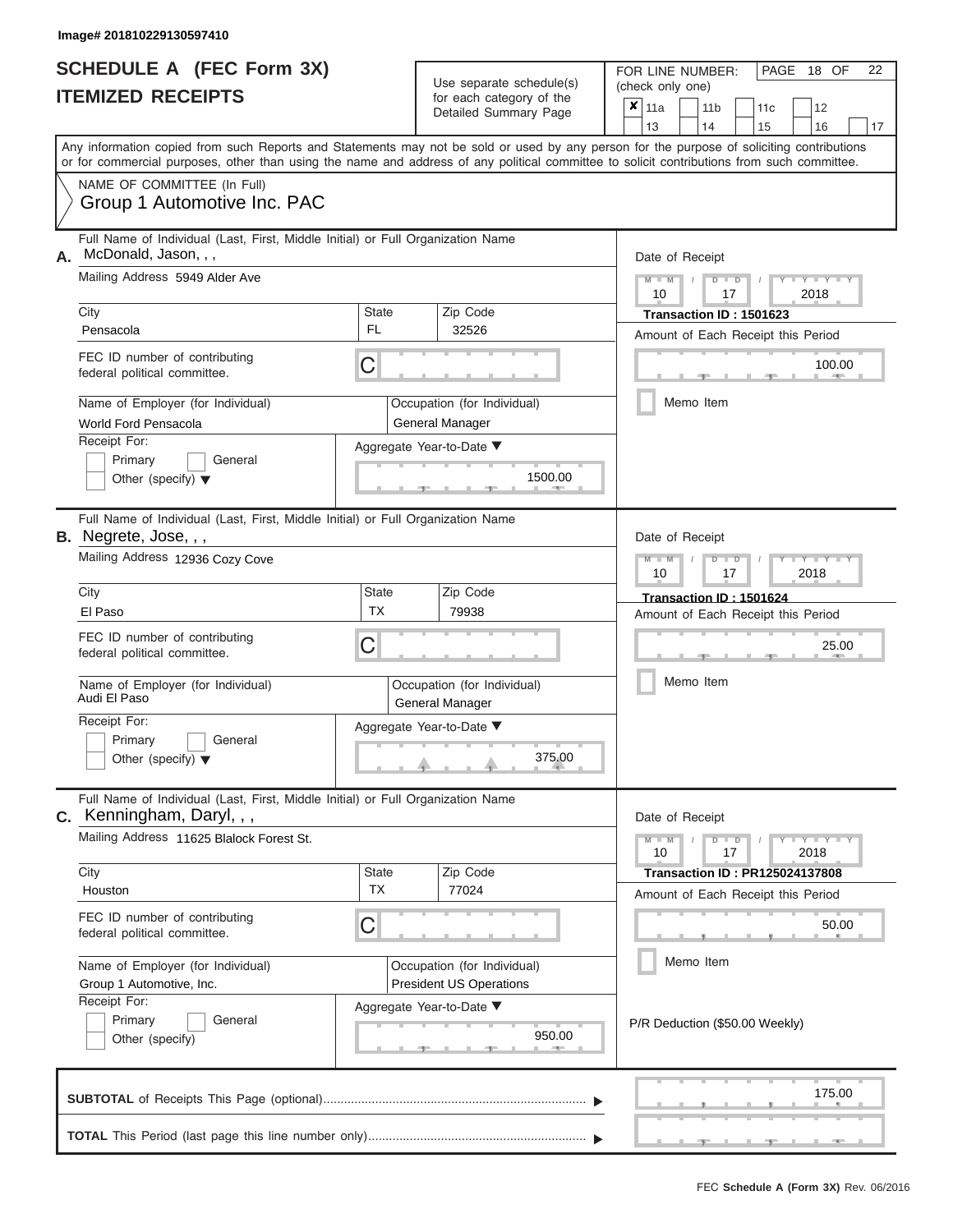|                          | <b>SCHEDULE A (FEC Form 3X)</b> |
|--------------------------|---------------------------------|
| <b>ITEMIZED RECEIPTS</b> |                                 |

FOR LINE NUMBER:<br>(check only one) Use separate schedule(s) (check only one)<br>for each category of the  $\sqrt{\frac{1}{2}}$ 

|    | <u>IIEMIZED RECEIPIS</u>                                                                                                                                                                                                                                                                |                                    | for each category of the<br>Detailed Summary Page                      |                                | X                                                                    | 11a |  | 11 <sub>b</sub>                | 11c                                                                         | 12 |       |  |  |  |  |  |
|----|-----------------------------------------------------------------------------------------------------------------------------------------------------------------------------------------------------------------------------------------------------------------------------------------|------------------------------------|------------------------------------------------------------------------|--------------------------------|----------------------------------------------------------------------|-----|--|--------------------------------|-----------------------------------------------------------------------------|----|-------|--|--|--|--|--|
|    | Any information copied from such Reports and Statements may not be sold or used by any person for the purpose of soliciting contributions<br>or for commercial purposes, other than using the name and address of any political committee to solicit contributions from such committee. |                                    |                                                                        |                                |                                                                      | 13  |  | 14                             | 15                                                                          | 16 | 17    |  |  |  |  |  |
|    | NAME OF COMMITTEE (In Full)<br>Group 1 Automotive Inc. PAC                                                                                                                                                                                                                              |                                    |                                                                        |                                |                                                                      |     |  |                                |                                                                             |    |       |  |  |  |  |  |
| Α. | Full Name of Individual (Last, First, Middle Initial) or Full Organization Name<br>Hammett, Sheryl, , ,                                                                                                                                                                                 |                                    |                                                                        |                                |                                                                      |     |  | Date of Receipt                |                                                                             |    |       |  |  |  |  |  |
|    | Mailing Address 136 John Chisholm<br>Rd.<br>City                                                                                                                                                                                                                                        | State                              | Zip Code                                                               |                                | $Y = Y$<br>2018<br>10<br>17<br><b>Transaction ID: PR125024337808</b> |     |  |                                |                                                                             |    |       |  |  |  |  |  |
|    | Weatherford                                                                                                                                                                                                                                                                             | ТX                                 | 76087                                                                  |                                | Amount of Each Receipt this Period                                   |     |  |                                |                                                                             |    |       |  |  |  |  |  |
|    | FEC ID number of contributing<br>federal political committee.                                                                                                                                                                                                                           | С                                  |                                                                        |                                | 15.00                                                                |     |  |                                |                                                                             |    |       |  |  |  |  |  |
|    | Name of Employer (for Individual)<br>Group 1 Automotive, Inc.                                                                                                                                                                                                                           | Dir IT                             | Occupation (for Individual)                                            |                                |                                                                      |     |  | Memo Item                      |                                                                             |    |       |  |  |  |  |  |
|    | Receipt For:<br>Primary<br>General<br>Other (specify) $\blacktriangledown$                                                                                                                                                                                                              |                                    | Aggregate Year-to-Date ▼<br>285.00                                     |                                |                                                                      |     |  |                                | P/R Deduction (\$15.00 Weekly)                                              |    |       |  |  |  |  |  |
|    | Full Name of Individual (Last, First, Middle Initial) or Full Organization Name<br><b>B.</b> Balsam, Michael, , ,                                                                                                                                                                       |                                    | Date of Receipt                                                        |                                |                                                                      |     |  |                                |                                                                             |    |       |  |  |  |  |  |
|    | Mailing Address 7323 Starbridge Dr.                                                                                                                                                                                                                                                     |                                    |                                                                        |                                |                                                                      |     |  |                                | Y I Y I<br>2018<br>10<br>17                                                 |    |       |  |  |  |  |  |
|    | City<br>Houston                                                                                                                                                                                                                                                                         | <b>State</b><br><b>TX</b>          | Zip Code<br>77095                                                      |                                |                                                                      |     |  |                                | Transaction ID: PR125024437808<br>Amount of Each Receipt this Period        |    |       |  |  |  |  |  |
|    | FEC ID number of contributing<br>С<br>federal political committee.                                                                                                                                                                                                                      |                                    |                                                                        |                                |                                                                      |     |  | 25.00                          |                                                                             |    |       |  |  |  |  |  |
|    | Name of Employer (for Individual)<br>Group 1 Automotive, Inc.                                                                                                                                                                                                                           |                                    | Occupation (for Individual)<br><b>Sr Talent Acquisition Specialist</b> |                                |                                                                      |     |  | Memo Item                      |                                                                             |    |       |  |  |  |  |  |
|    | Receipt For:<br>Primary<br>General<br>Other (specify) $\blacktriangledown$                                                                                                                                                                                                              | Aggregate Year-to-Date ▼<br>475.00 |                                                                        |                                |                                                                      |     |  | P/R Deduction (\$25.00 Weekly) |                                                                             |    |       |  |  |  |  |  |
|    | Full Name of Individual (Last, First, Middle Initial) or Full Organization Name<br><b>C.</b> Hopkins Jr, John A., , ,                                                                                                                                                                   |                                    |                                                                        |                                | Date of Receipt                                                      |     |  |                                |                                                                             |    |       |  |  |  |  |  |
|    | Mailing Address 7066 Imperial Way                                                                                                                                                                                                                                                       |                                    |                                                                        |                                | $Y = Y =$<br>$\overline{D}$<br>$\Box$<br>17<br>2018<br>10            |     |  |                                |                                                                             |    |       |  |  |  |  |  |
|    | City<br>Columbus                                                                                                                                                                                                                                                                        | <b>State</b><br>GA                 | Zip Code<br>31904                                                      |                                |                                                                      |     |  |                                | <b>Transaction ID: PR125025337808</b><br>Amount of Each Receipt this Period |    |       |  |  |  |  |  |
|    | FEC ID number of contributing<br>federal political committee.                                                                                                                                                                                                                           | С                                  |                                                                        |                                |                                                                      |     |  |                                |                                                                             |    | 25.00 |  |  |  |  |  |
|    | Name of Employer (for Individual)<br>Rivertown Toyota                                                                                                                                                                                                                                   |                                    | Occupation (for Individual)<br>General Mgr                             |                                |                                                                      |     |  | Memo Item                      |                                                                             |    |       |  |  |  |  |  |
|    | Receipt For:<br>Primary<br>General<br>Other (specify)                                                                                                                                                                                                                                   |                                    | Aggregate Year-to-Date ▼<br>575.00<br><b>ARCHITECT</b>                 | P/R Deduction (\$25.00 Weekly) |                                                                      |     |  |                                |                                                                             |    |       |  |  |  |  |  |
|    |                                                                                                                                                                                                                                                                                         |                                    |                                                                        |                                |                                                                      |     |  |                                |                                                                             |    | 65.00 |  |  |  |  |  |
|    |                                                                                                                                                                                                                                                                                         |                                    |                                                                        |                                |                                                                      |     |  |                                |                                                                             |    |       |  |  |  |  |  |

PAGE 19 OF 22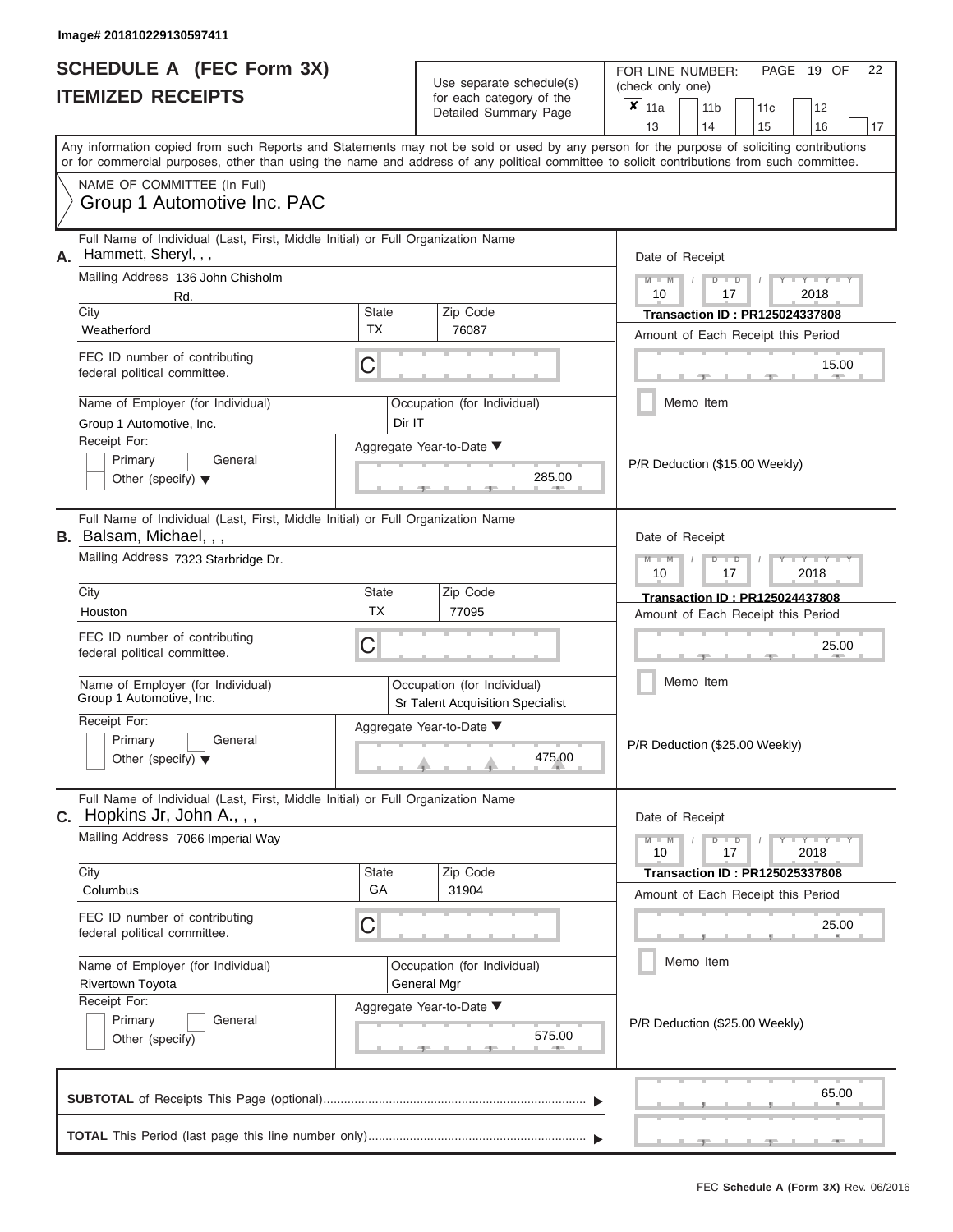|                          | <b>SCHEDULE A (FEC Form 3X)</b> |
|--------------------------|---------------------------------|
| <b>ITEMIZED RECEIPTS</b> |                                 |

FOR LINE NUMBER:<br>(check only one) Use separate schedule(s)<br>for each category of the

|    |                                                                                                                                                                                                                                                                                         |                                    |                                            | badii balogory of life<br>Detailed Summary Page |                                       | x                                                         | 11a<br>13       |                                                      | 11 <sub>b</sub><br>14 | 11 <sub>c</sub><br>15                                                      | 12<br>16 |        | 17 |  |  |
|----|-----------------------------------------------------------------------------------------------------------------------------------------------------------------------------------------------------------------------------------------------------------------------------------------|------------------------------------|--------------------------------------------|-------------------------------------------------|---------------------------------------|-----------------------------------------------------------|-----------------|------------------------------------------------------|-----------------------|----------------------------------------------------------------------------|----------|--------|----|--|--|
|    | Any information copied from such Reports and Statements may not be sold or used by any person for the purpose of soliciting contributions<br>or for commercial purposes, other than using the name and address of any political committee to solicit contributions from such committee. |                                    |                                            |                                                 |                                       |                                                           |                 |                                                      |                       |                                                                            |          |        |    |  |  |
|    | NAME OF COMMITTEE (In Full)<br>Group 1 Automotive Inc. PAC                                                                                                                                                                                                                              |                                    |                                            |                                                 |                                       |                                                           |                 |                                                      |                       |                                                                            |          |        |    |  |  |
| А. | Full Name of Individual (Last, First, Middle Initial) or Full Organization Name<br>Holland, Michael, , ,<br>Mailing Address 4515 Settlers Grove Rd                                                                                                                                      |                                    |                                            |                                                 | Date of Receipt<br>$M - M$<br>$D$ $D$ |                                                           |                 |                                                      |                       |                                                                            |          |        |    |  |  |
|    | City                                                                                                                                                                                                                                                                                    | <b>State</b>                       |                                            | Zip Code                                        |                                       | 2018<br>10<br>17<br><b>Transaction ID: PR125518337808</b> |                 |                                                      |                       |                                                                            |          |        |    |  |  |
|    | Cumming                                                                                                                                                                                                                                                                                 | GA                                 |                                            | 30028                                           |                                       | Amount of Each Receipt this Period                        |                 |                                                      |                       |                                                                            |          |        |    |  |  |
|    | FEC ID number of contributing<br>federal political committee.                                                                                                                                                                                                                           | С                                  |                                            |                                                 |                                       | 50.00                                                     |                 |                                                      |                       |                                                                            |          |        |    |  |  |
|    | Name of Employer (for Individual)<br><b>Rivertown Buick GMC</b>                                                                                                                                                                                                                         |                                    |                                            | Occupation (for Individual)<br>General Manager  |                                       | Memo Item                                                 |                 |                                                      |                       |                                                                            |          |        |    |  |  |
|    | Receipt For:<br>Primary<br>General<br>Other (specify) $\blacktriangledown$                                                                                                                                                                                                              |                                    | Aggregate Year-to-Date ▼<br>750.00<br>$-1$ |                                                 | P/R Deduction (\$20.00 Weekly)        |                                                           |                 |                                                      |                       |                                                                            |          |        |    |  |  |
|    | Full Name of Individual (Last, First, Middle Initial) or Full Organization Name<br><b>B.</b> Fesmire, Charles D.,,,                                                                                                                                                                     |                                    |                                            |                                                 |                                       |                                                           | Date of Receipt |                                                      |                       |                                                                            |          |        |    |  |  |
|    | Mailing Address 71 Lake Forrest Lane NE                                                                                                                                                                                                                                                 |                                    |                                            |                                                 |                                       |                                                           |                 | $M - M$<br>Y Y<br>$\blacksquare$<br>2018<br>10<br>17 |                       |                                                                            |          |        |    |  |  |
|    | City<br>Atlanta                                                                                                                                                                                                                                                                         | <b>State</b><br>GA                 |                                            | Zip Code<br>30342                               |                                       |                                                           |                 |                                                      |                       | <b>Transaction ID: PR79024137808</b><br>Amount of Each Receipt this Period |          |        |    |  |  |
|    | FEC ID number of contributing<br>С<br>federal political committee.                                                                                                                                                                                                                      |                                    |                                            |                                                 |                                       |                                                           |                 | 50.00                                                |                       |                                                                            |          |        |    |  |  |
|    | Name of Employer (for Individual)<br>World Toyota                                                                                                                                                                                                                                       | <b>REG VP</b>                      | Occupation (for Individual)                |                                                 | Memo Item                             |                                                           |                 |                                                      |                       |                                                                            |          |        |    |  |  |
|    | Receipt For:<br>Primary<br>General<br>Other (specify) $\blacktriangledown$                                                                                                                                                                                                              | Aggregate Year-to-Date ▼<br>950.00 |                                            |                                                 |                                       |                                                           |                 | P/R Deduction (\$50.00 Weekly)                       |                       |                                                                            |          |        |    |  |  |
|    | Full Name of Individual (Last, First, Middle Initial) or Full Organization Name<br>C. Shaw, Michael, , ,                                                                                                                                                                                |                                    |                                            |                                                 |                                       |                                                           | Date of Receipt |                                                      |                       |                                                                            |          |        |    |  |  |
|    | Mailing Address 111 Cherrywood                                                                                                                                                                                                                                                          |                                    |                                            |                                                 |                                       | $Y = Y$<br>D<br>$\blacksquare$<br>10<br>17<br>2018        |                 |                                                      |                       |                                                                            |          |        |    |  |  |
|    | City<br>Lake Jackson                                                                                                                                                                                                                                                                    | <b>State</b><br><b>TX</b>          |                                            | Zip Code<br>77566                               |                                       |                                                           |                 |                                                      |                       | <b>Transaction ID: PR79024337808</b><br>Amount of Each Receipt this Period |          |        |    |  |  |
|    | FEC ID number of contributing<br>federal political committee.                                                                                                                                                                                                                           | С                                  |                                            |                                                 |                                       |                                                           |                 |                                                      |                       |                                                                            |          | 50.00  |    |  |  |
|    | Name of Employer (for Individual)<br>South Loop Hyundai                                                                                                                                                                                                                                 |                                    |                                            | Occupation (for Individual)<br>General Mgr      |                                       |                                                           |                 |                                                      | Memo Item             |                                                                            |          |        |    |  |  |
|    | Receipt For:<br>Primary<br>General<br>Other (specify)                                                                                                                                                                                                                                   | Aggregate Year-to-Date ▼<br>950.00 |                                            |                                                 |                                       |                                                           |                 |                                                      |                       | P/R Deduction (\$50.00 Weekly)                                             |          |        |    |  |  |
|    |                                                                                                                                                                                                                                                                                         |                                    |                                            |                                                 |                                       |                                                           |                 |                                                      |                       |                                                                            |          | 150.00 |    |  |  |
|    |                                                                                                                                                                                                                                                                                         |                                    |                                            |                                                 |                                       |                                                           |                 |                                                      |                       |                                                                            |          |        |    |  |  |

PAGE 20 OF 22

 ▲ ▲ ▲ , , .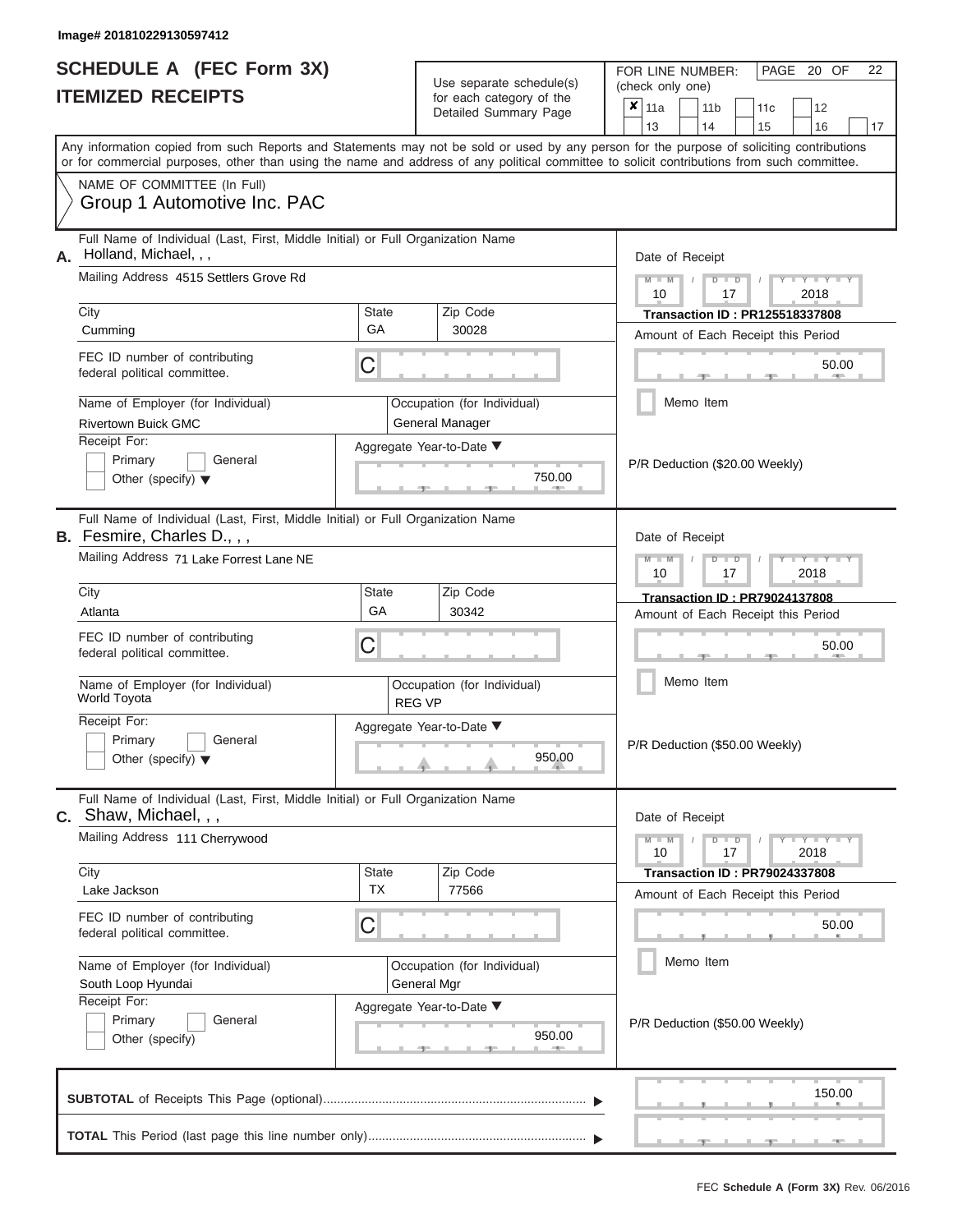| <b>SCHEDULE A (FEC Form 3X)</b> |  |  |
|---------------------------------|--|--|
| <b>ITEMIZED RECEIPTS</b>        |  |  |

FOR LINE NUMBER:<br>(check only one) Use separate schedule $(s)$  for each category of the

|    | IIEMILEU REVEIFIJ                                                                                                                                                                                                                                                                       |                                                   | for each category of the<br>Detailed Summary Page | $\pmb{\mathsf{x}}$<br>11a<br>11 <sub>b</sub><br>11c<br>12     |  |  |  |  |  |  |  |
|----|-----------------------------------------------------------------------------------------------------------------------------------------------------------------------------------------------------------------------------------------------------------------------------------------|---------------------------------------------------|---------------------------------------------------|---------------------------------------------------------------|--|--|--|--|--|--|--|
|    |                                                                                                                                                                                                                                                                                         |                                                   |                                                   | 13<br>14<br>15<br>16<br>17                                    |  |  |  |  |  |  |  |
|    | Any information copied from such Reports and Statements may not be sold or used by any person for the purpose of soliciting contributions<br>or for commercial purposes, other than using the name and address of any political committee to solicit contributions from such committee. |                                                   |                                                   |                                                               |  |  |  |  |  |  |  |
|    | NAME OF COMMITTEE (In Full)<br>Group 1 Automotive Inc. PAC                                                                                                                                                                                                                              |                                                   |                                                   |                                                               |  |  |  |  |  |  |  |
| А. | Full Name of Individual (Last, First, Middle Initial) or Full Organization Name<br>Reeve, Michelle, , ,                                                                                                                                                                                 |                                                   |                                                   | Date of Receipt                                               |  |  |  |  |  |  |  |
|    | Mailing Address 1714 Bremond St.                                                                                                                                                                                                                                                        |                                                   |                                                   | $M - M$<br>Y TYT<br>$D$ $D$<br>10<br>2018<br>17               |  |  |  |  |  |  |  |
|    | City<br>Houston                                                                                                                                                                                                                                                                         | <b>State</b><br><b>TX</b>                         | Zip Code<br>77004                                 | <b>Transaction ID: PR79026337808</b>                          |  |  |  |  |  |  |  |
|    |                                                                                                                                                                                                                                                                                         |                                                   |                                                   | Amount of Each Receipt this Period                            |  |  |  |  |  |  |  |
|    | FEC ID number of contributing<br>federal political committee.                                                                                                                                                                                                                           | С                                                 |                                                   | 50.00<br><b>COLL</b>                                          |  |  |  |  |  |  |  |
|    | Name of Employer (for Individual)<br>Group 1 Automotive, Inc.                                                                                                                                                                                                                           |                                                   | Occupation (for Individual)<br>VP Compliance      | Memo Item                                                     |  |  |  |  |  |  |  |
|    | Receipt For:                                                                                                                                                                                                                                                                            |                                                   | Aggregate Year-to-Date ▼                          |                                                               |  |  |  |  |  |  |  |
|    | Primary<br>General<br>Other (specify) $\blacktriangledown$                                                                                                                                                                                                                              |                                                   | 950.00                                            | P/R Deduction (\$50.00 Weekly)                                |  |  |  |  |  |  |  |
|    | Full Name of Individual (Last, First, Middle Initial) or Full Organization Name<br><b>B.</b> Collins, Micheal, , ,                                                                                                                                                                      |                                                   |                                                   | Date of Receipt                                               |  |  |  |  |  |  |  |
|    | Mailing Address 5307 Wild Blackberry                                                                                                                                                                                                                                                    | $M - M$<br>Y I Y I<br>$D$ $D$<br>10<br>2018<br>17 |                                                   |                                                               |  |  |  |  |  |  |  |
|    | City                                                                                                                                                                                                                                                                                    | State                                             | Zip Code                                          | <b>Transaction ID: PR93445237808</b>                          |  |  |  |  |  |  |  |
|    | Kingwood                                                                                                                                                                                                                                                                                | <b>TX</b>                                         | 77345                                             | Amount of Each Receipt this Period                            |  |  |  |  |  |  |  |
|    | FEC ID number of contributing<br>federal political committee.                                                                                                                                                                                                                           | 25.00                                             |                                                   |                                                               |  |  |  |  |  |  |  |
|    | Name of Employer (for Individual)<br>Sterling Mc Call Honda                                                                                                                                                                                                                             |                                                   | Occupation (for Individual)<br>General Mgr        | Memo Item                                                     |  |  |  |  |  |  |  |
|    | Receipt For:<br>Primary<br>General<br>Other (specify) $\blacktriangledown$                                                                                                                                                                                                              |                                                   | Aggregate Year-to-Date ▼<br>475.00                | P/R Deduction (\$25.00 Weekly)                                |  |  |  |  |  |  |  |
|    | Full Name of Individual (Last, First, Middle Initial) or Full Organization Name<br><b>C.</b> Dupuis, Keith, , ,                                                                                                                                                                         |                                                   |                                                   | Date of Receipt                                               |  |  |  |  |  |  |  |
|    | Mailing Address 54 Commanders Cove                                                                                                                                                                                                                                                      |                                                   |                                                   | $Y - Y - Y - Y - Y$<br>$M - M$<br>$D$ $D$<br>10<br>17<br>2018 |  |  |  |  |  |  |  |
|    | City                                                                                                                                                                                                                                                                                    | <b>State</b>                                      | Zip Code                                          | <b>Transaction ID: PR93445637808</b>                          |  |  |  |  |  |  |  |
|    | Missouri City                                                                                                                                                                                                                                                                           | <b>TX</b>                                         | 77459                                             | Amount of Each Receipt this Period                            |  |  |  |  |  |  |  |
|    | FEC ID number of contributing<br>federal political committee.                                                                                                                                                                                                                           | C                                                 |                                                   | 50.00                                                         |  |  |  |  |  |  |  |
|    | Name of Employer (for Individual)                                                                                                                                                                                                                                                       |                                                   | Occupation (for Individual)                       | Memo Item                                                     |  |  |  |  |  |  |  |
|    | <b>Sterling Mc Call Lexus</b>                                                                                                                                                                                                                                                           |                                                   | General Mgr                                       |                                                               |  |  |  |  |  |  |  |
|    | Receipt For:                                                                                                                                                                                                                                                                            |                                                   | Aggregate Year-to-Date ▼                          |                                                               |  |  |  |  |  |  |  |
|    | Primary<br>General<br>Other (specify)                                                                                                                                                                                                                                                   |                                                   | 950.00<br>A                                       | P/R Deduction (\$50.00 Weekly)                                |  |  |  |  |  |  |  |
|    |                                                                                                                                                                                                                                                                                         |                                                   |                                                   | 125.00                                                        |  |  |  |  |  |  |  |
|    |                                                                                                                                                                                                                                                                                         |                                                   |                                                   |                                                               |  |  |  |  |  |  |  |

PAGE 21 OF 22